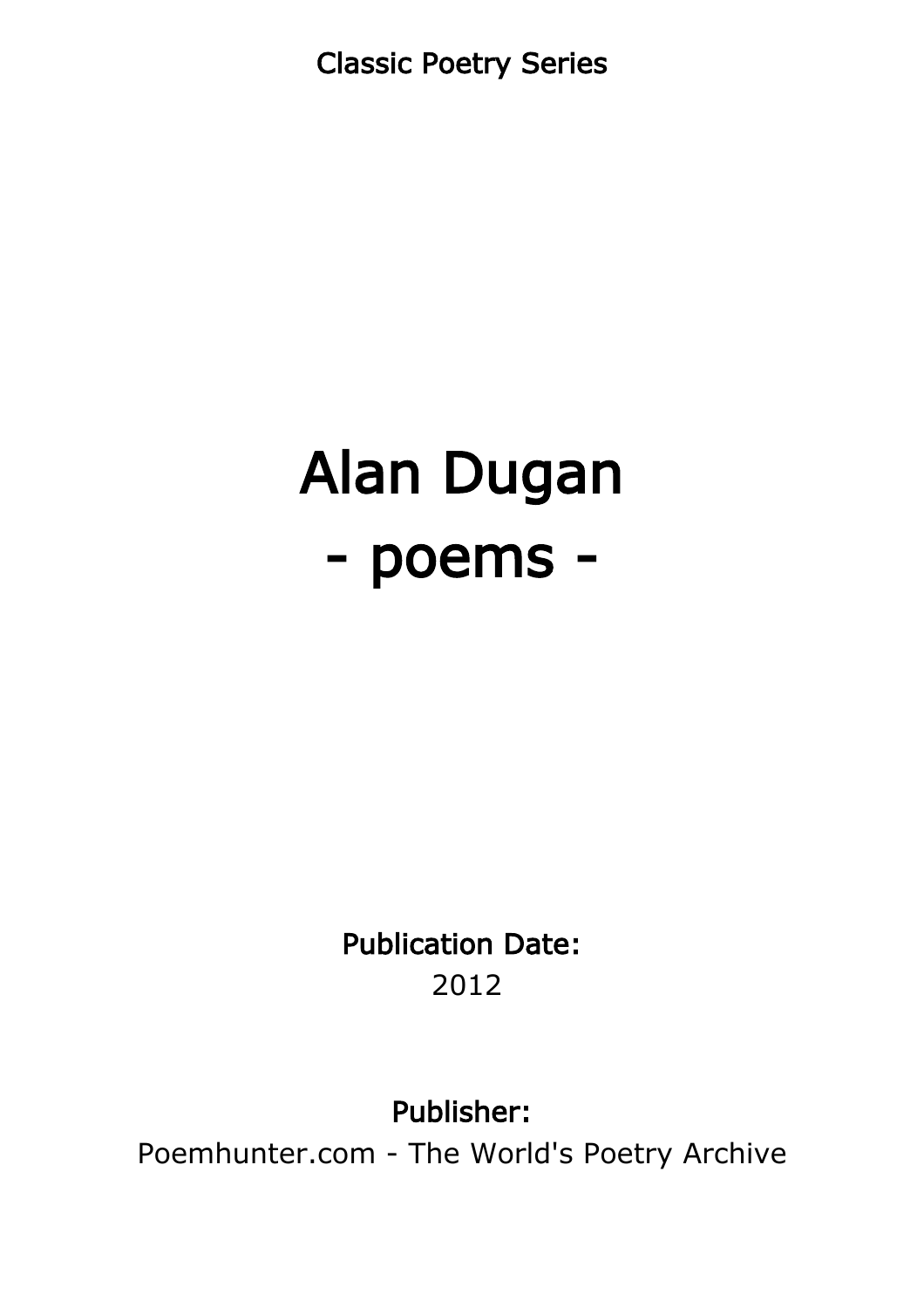# Alan Dugan(12 February 1923 - 3 September 2003)

Alan Dugan was an American poet. His poetry is known for its plain and direct language, though it is supported by technical skill; it is generally trenchant and ironic in its criticism of American life and received ideas, and in its frank sensuality alike.

Dugan grew up in Jamaica, Queens in New York City and served in World War II, experiences which entered his poetry though he avoided simple autobiography or confession. He later lived in Truro on Cape Cod in Massachusetts, where he directed the Fine Arts Work Center and was a mentor and teacher to younger poets for decades.

Dugan's work was published in successive numbered collections under the simple title Poems.

Alan Dugan was married to the artist Judith Shahn. He died on September 3, 2003, of pneumonia at age 80.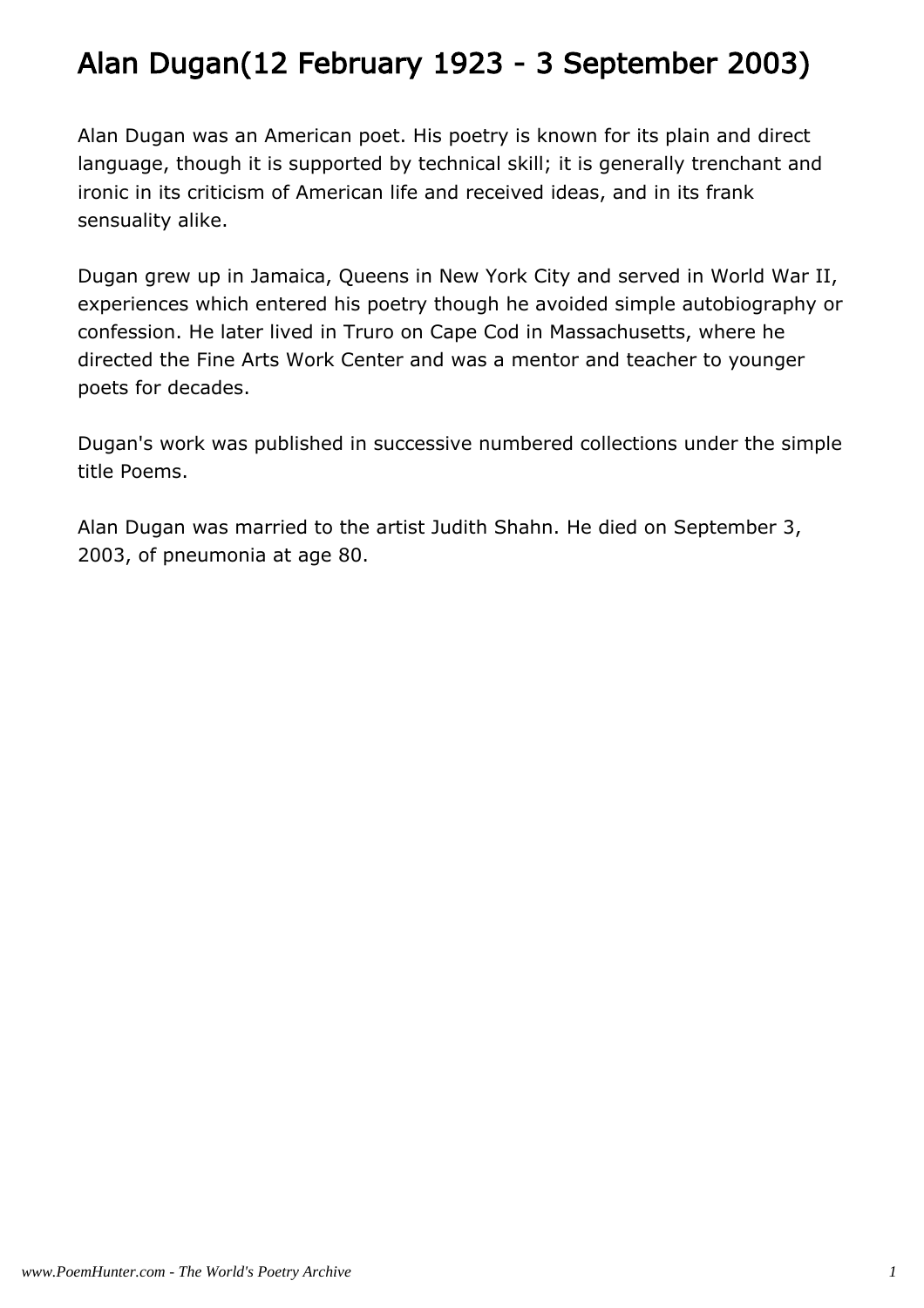## Drunken Memories Of Anne Sexton

The first and last time I met my ex-lover Anne Sexton was at a protest poetry reading against some anti-constitutional war in Asia when some academic son of a bitch, to test her reputation as a drunk, gave her a beer glass full of wine after our reading. She drank it all down while staring me full in the face and then said "I don't care what you think, you know," as if I was her ex-what, husband, lover, what? And just as I was just about to say I loved her, I was, what, was, interrupted by my beautiful enemy Galway Kinnell, who said to her "Just as I was told, your eyes, you have one blue, one green" and there they were, the two beautiful poets, staring at each others' beautiful eyes as I drank the lees of her wine.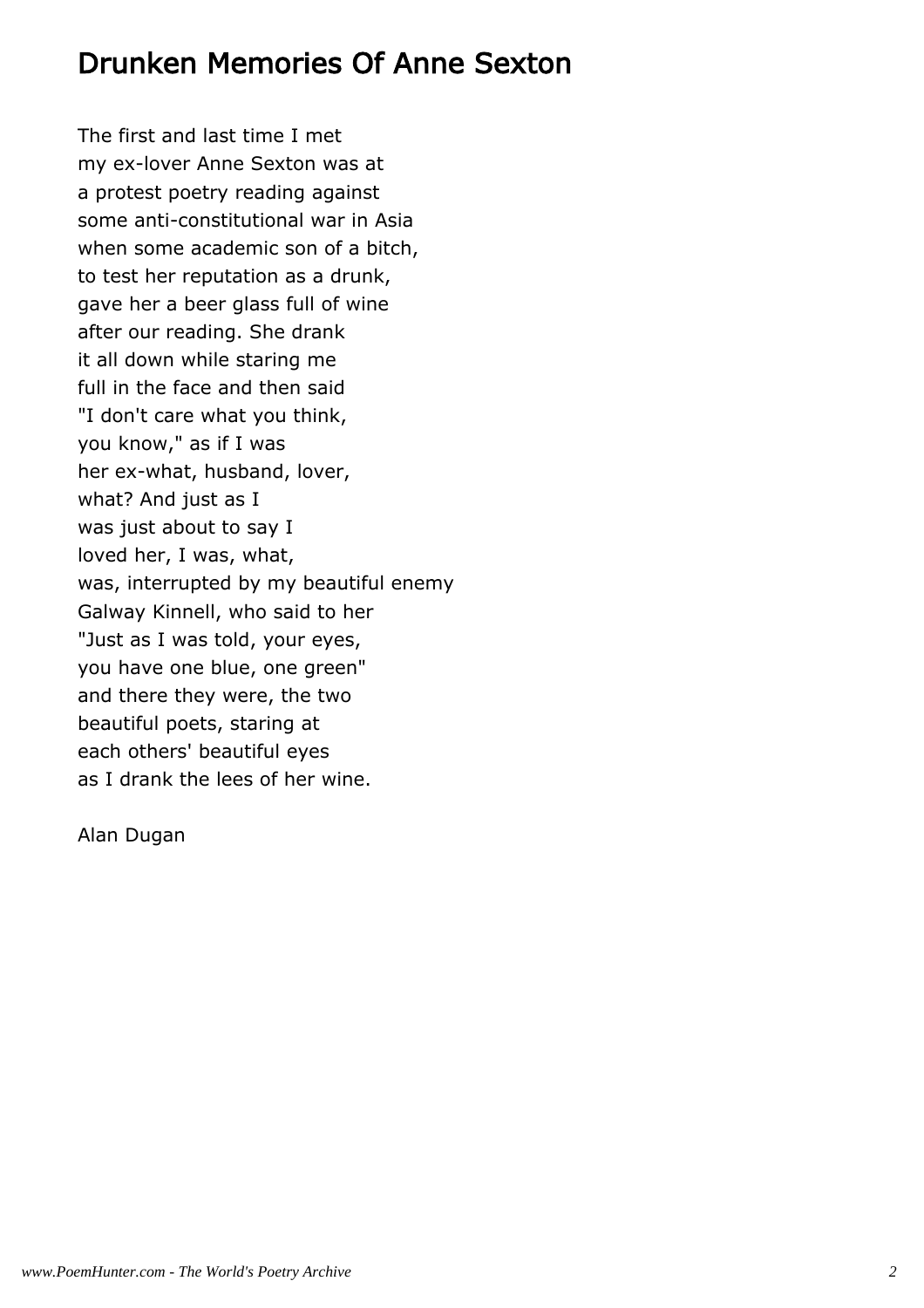# Elegy

I know but will not tell you, Aunt Irene, why there are soap suds in the whiskey: Uncle Robert had to have A drink while shaving.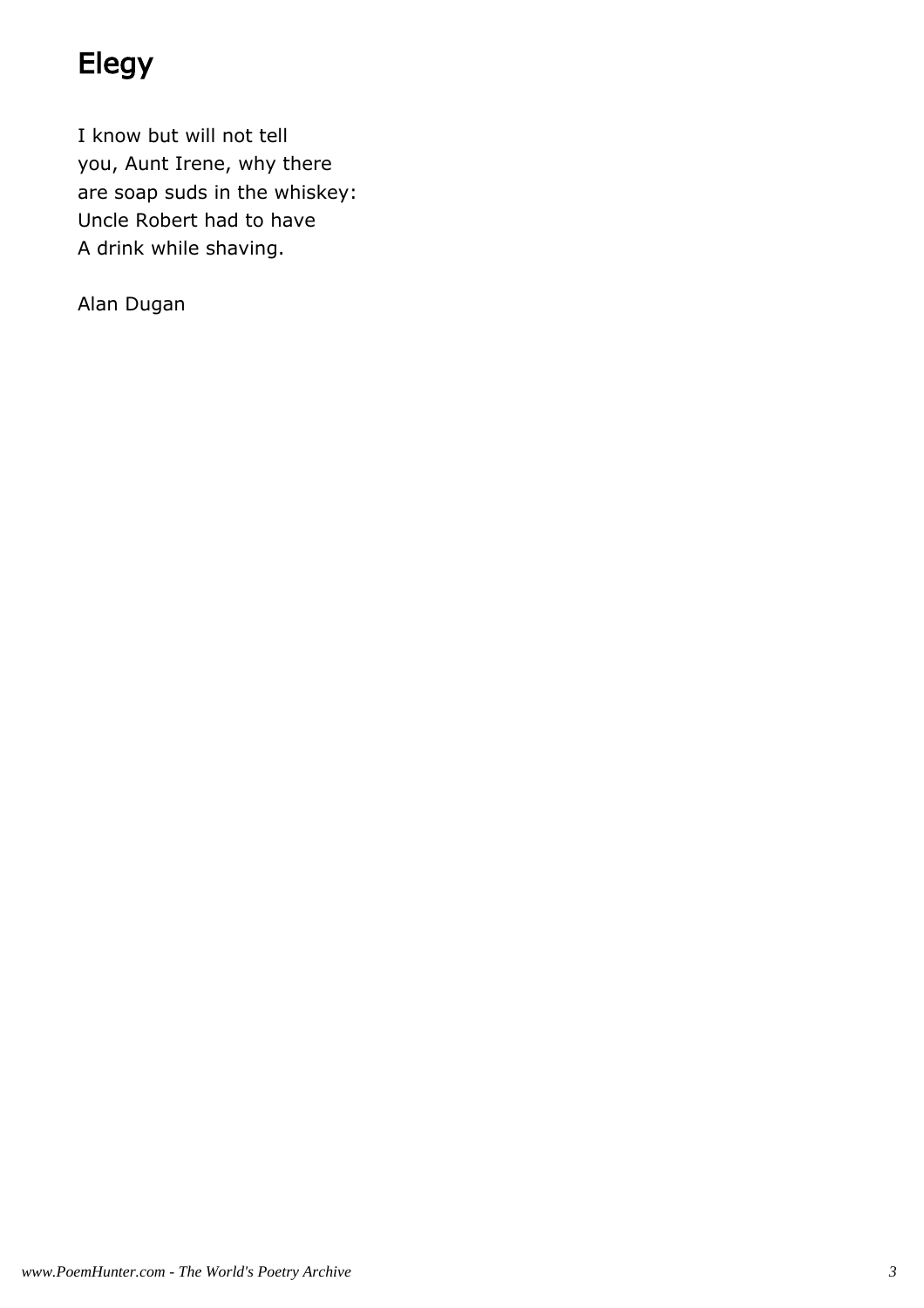# Fabrication Of Ancestors

For old Billy Dugan, shot in the ass in the Civil War, my father said.

The old wound in my ass has opened up again, but I am past the prodigies of youth's campaigns, and weep where I used to laugh in war's red humors, half in love with silly-assed pains and half not feeling them. I have to sit up with an indoor unsittable itch before I go down late and weeping to the stormcellar on a dirty night and go to bed with the worms. So pull the dirt up over me and make a family joke for Old Billy Blue Balls, the oldest private in the world with two ass-holes and no place more to go to for a laugh except the last one. Say: The North won the Civil War without much help from me although I wear a proof of the war's obscenity.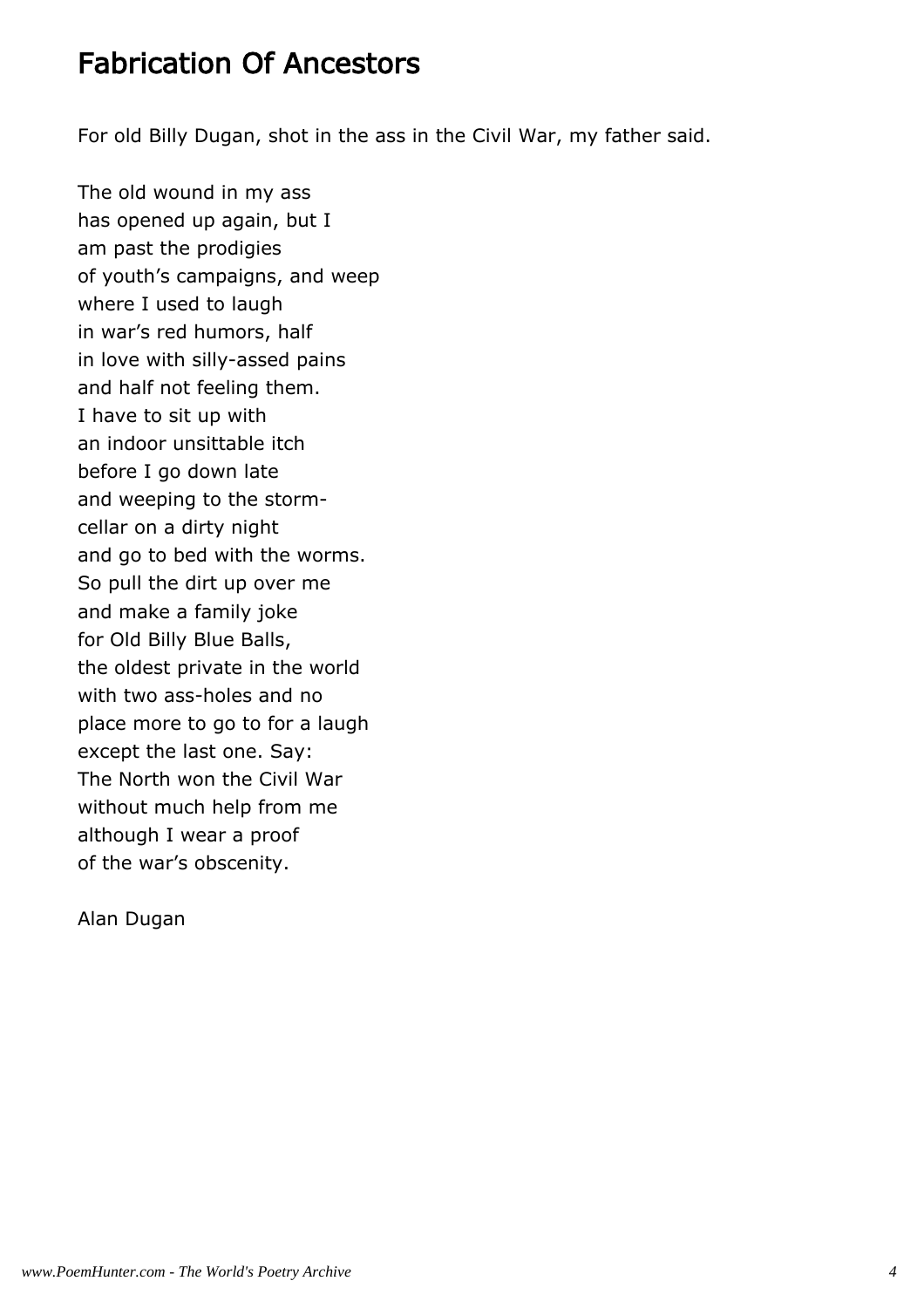# How We Heard The Name

The river brought down dead horses, dead men and military debris, indicative of war or official acts upstream, but it went by, it all goes by, that is the thing about the river. Then a soldier on a log went by. He seemed drunk and we asked him Why had he and this junk come down to us so from the past upstream. "Friends," he said, "the great Battle of Granicus has just been won by all of the Greeks except the Lacedaemonians and myself: this is a joke between me and a man named Alexander, whom all of you ba-bas will hear of as a god."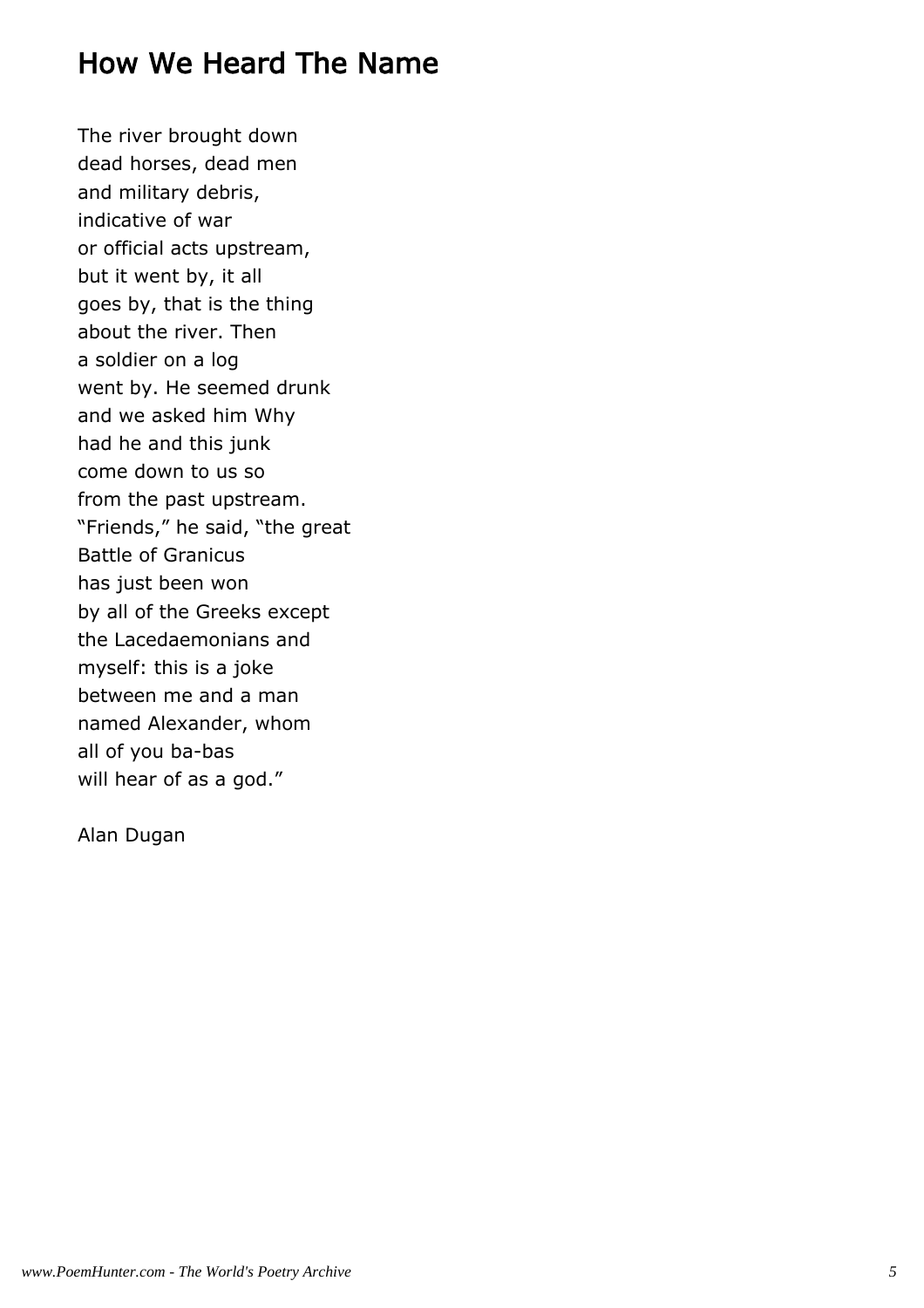# Internal Migration: On Being On Tour

As an American traveler I have to remember not to get actionably mad about the way things are around here. Tomorrow I'll be a thousand miles away from the way it is around here. I will keep my temper, I will not kill the dog next door, nor will I kill the next-door wife, both of whom are crazy and aggressive and think they live at the center of culture like everyone else in this college town. This is because I'm leaving, I'm taking off by car, by light plane, by jet, by taxicab, for some place else a thousand miles away, so I caution myself: control your rage, even if it causes a slight heart attack. Stay out of jail tonight before you leave, and don't get obstreperous in transit tomorrow so as to stay out of jail on arrival tomorrow night. Think: the new handcuffs are sharp inside and meant to cut the wrists. You're not too old to be raped in their filthy overcrowded jails and you'll lose your glasses and false teeth. How would you eat, study and be a traveling lecturer if you got out alive and sane? So remember to leave this place peacefully, it's only Asshole State University at Nowheresville, and remember to get to the next place peacefully, it's only Nowhere State University at Assholesville and you must travel from place to place for food and shelter.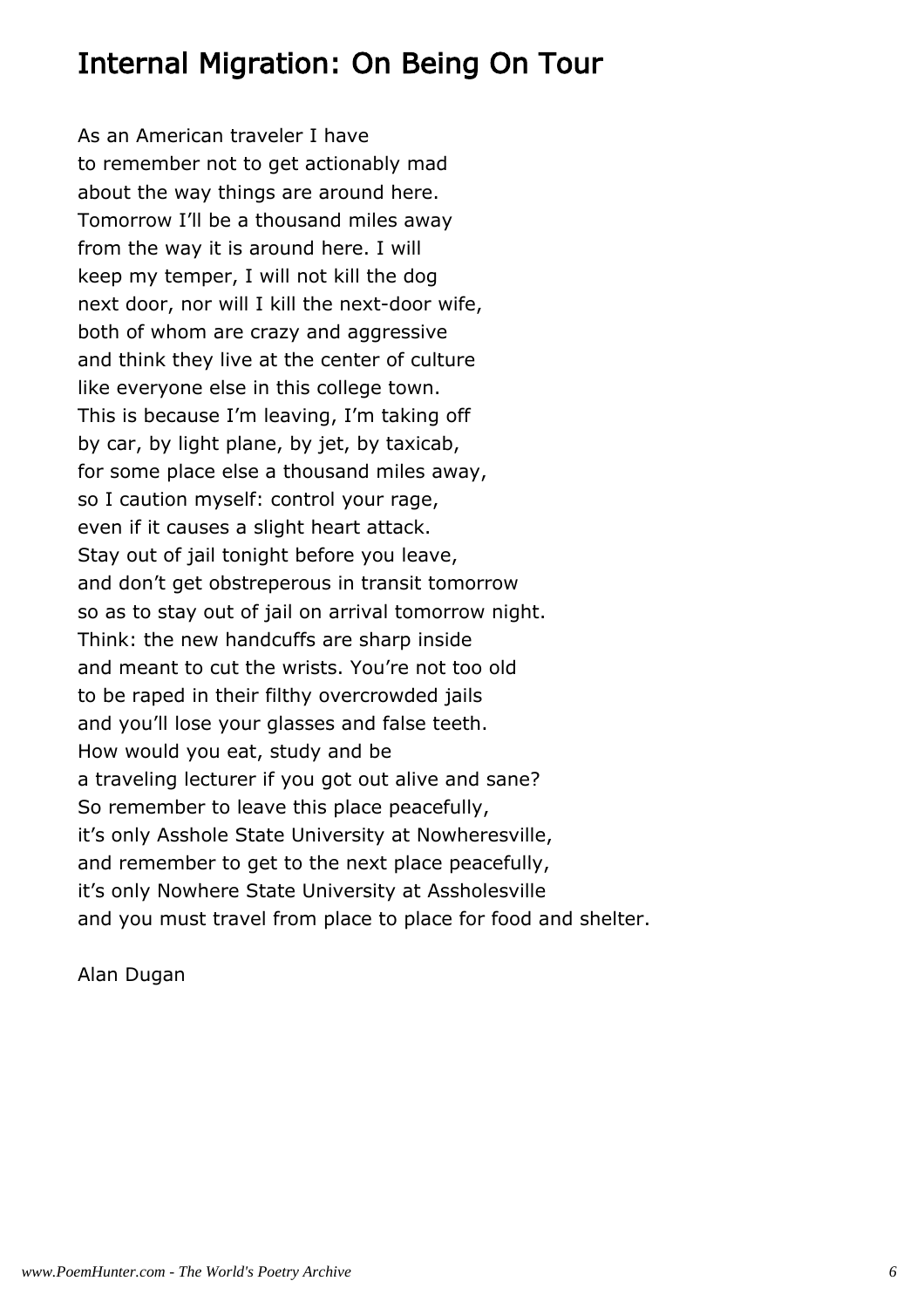# Love Song: I And Thou

Nothing is plumb, level, or square: the studs are bowed, the joists are shaky by nature, no piece fits any other piece without a gap or pinch, and bent nails dance all over the surfacing like maggots. By Christ I am no carpenter. I built the roof for myself, the walls for myself, the floors for myself, and got hung up in it myself. I danced with a purple thumb at this house-warming, drunk with my prime whiskey: rage. Oh I spat rage's nails into the frame-up of my work: it held. It settled plumb, level, solid, square and true for that great moment. Then it screamed and went on through, skewing as wrong the other way. God damned it. This is hell, but I planned it, I sawed it, I nailed it, and I will live in it until it kills me. I can nail my left palm to the left-hand crosspiece but I can't do everything myself. 1 need a hand to nail the right, a help, a love, a you, a wife.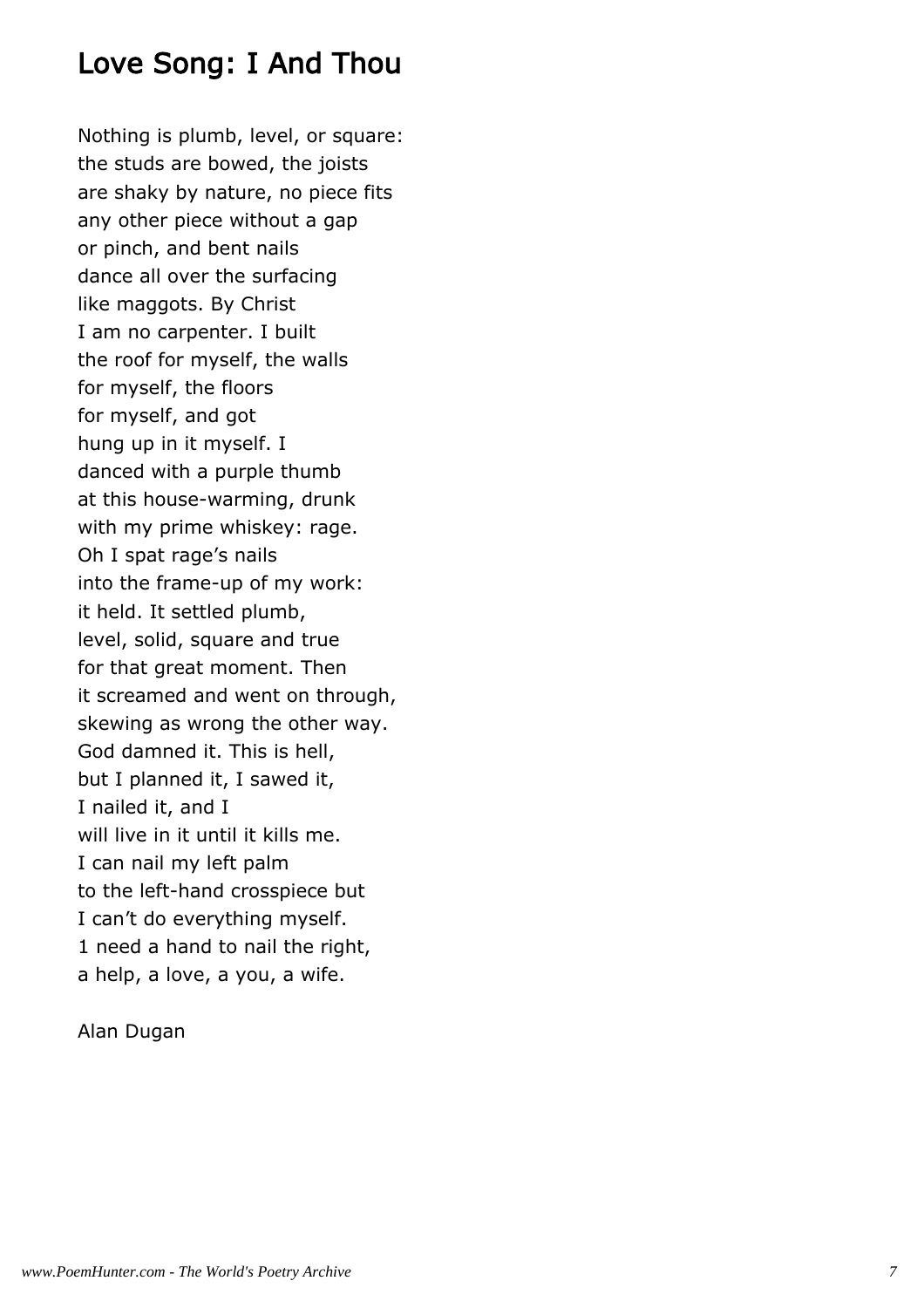# Monologue Of A Commercial Fisherman

"If you work a body of water and a body of woman you can take fish out of one and children out of the other for the two kinds of survival. The fishing is good, both kinds are adequate in pleasures and yield, but the hard work and the miseries are killing; it is a good life if life is good. If not, not. You are out in the world and in in the world, having it both ways: it is sportive and prevenient living combined, although you have to think about the weathers and the hard work and the miseries are what I said. It runs on like water, quickly, under the boat, then slowly like the sand dunes under the house. You survive by yourself by the one fish for a while and then by the other afterward when you run out. You run out a hooky life baited with good times, and whether the catch is caught or not is a question for those who go fishing for men or among them for things."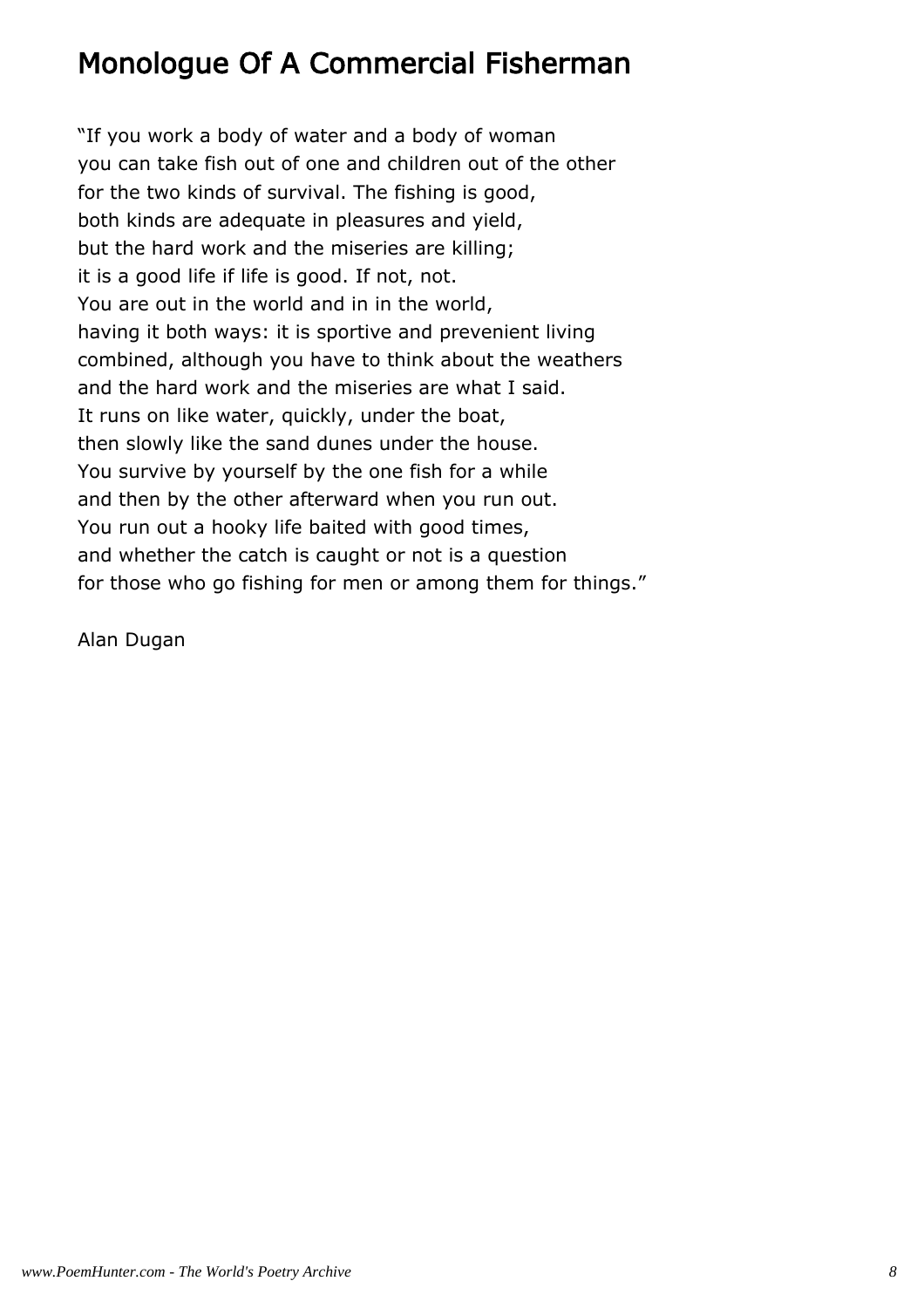#### Nomenclature

My mother never heard of Freud and she decided as a little girl that she would call her husband Dick no matter what his first name was and did. He called her Ditty. They called me Bud, and our generic names amused my analyst. That must, she said, explain the crazy times I had in bed and quoted Freud: "Life is pain." "What do women want?" and "My prosthesis does not speak French."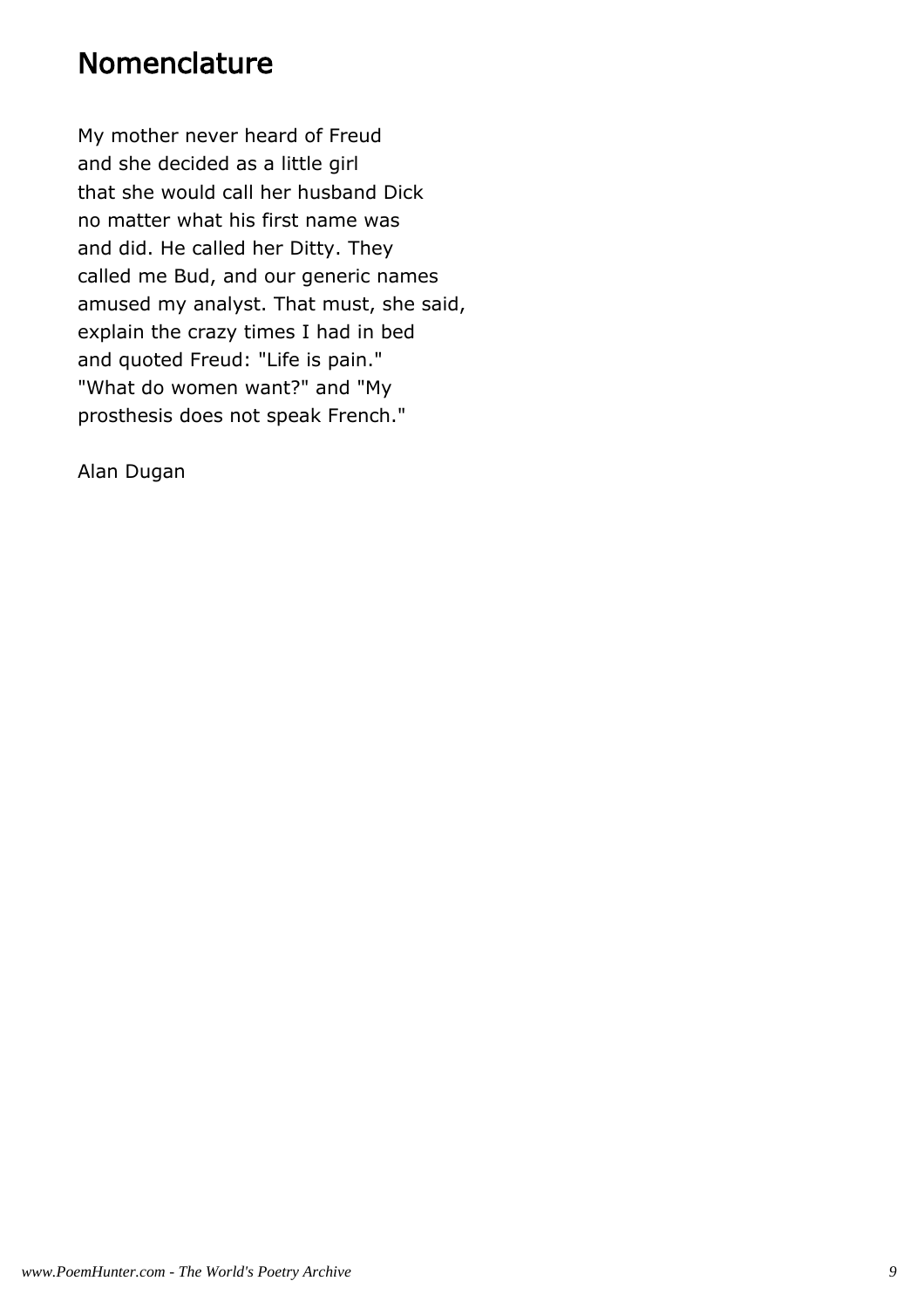# On A Seven-Day Diary

Oh I got up and went to work and worked and came back home and ate and talked and went to sleep. Then I got up and went to work and worked and came back home from work and ate and slept. Then I got up and went to work and worked and came back home and ate and watched a show and slept. Then I got up and went to work and worked and came back home and ate steak and went to sleep. Then I got up and went to work and worked and came back home and ate and fucked and went to sleep. Then it was Saturday, Saturday, Saturday! Love must be the reason for the week! We went shopping! I saw clouds! The children explained everything! I could talk about the main thing! What did I drink on Saturday night that lost the first, best half of Sunday? The last half wasn't worth this 'word.' Then I got up and went to work and worked and came back home from work and ate and went to sleep, refreshed but tired by the weekend.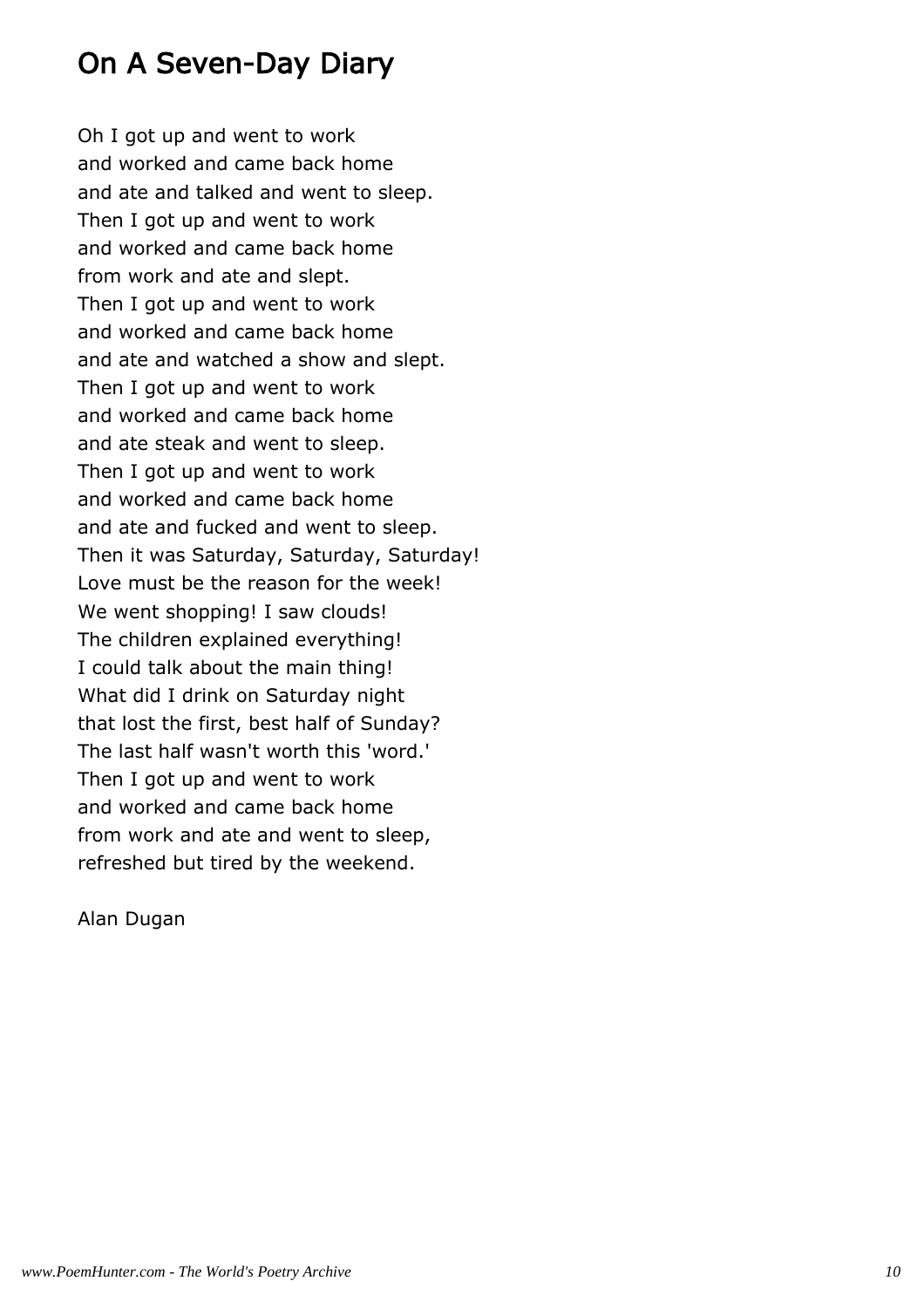# On Being A Householder

I live inside of a machine or machines. Every time one goes off another starts. Why don't I go outside and sleep on the ground. It is because I'm scared of the open night and stars looking down at me as God's eyes, full of questions; and when I do sleep out alone I wake up soaking wet with the dew-fall and am being snuffed at by a female fox who stinks from being skunked. Also there are carrion insects climbing my private parts. Therefore I would find shelter in houses, rented or owned. Anything that money can build or buy is better than the nothing of the sky at night, the stars being the visible past.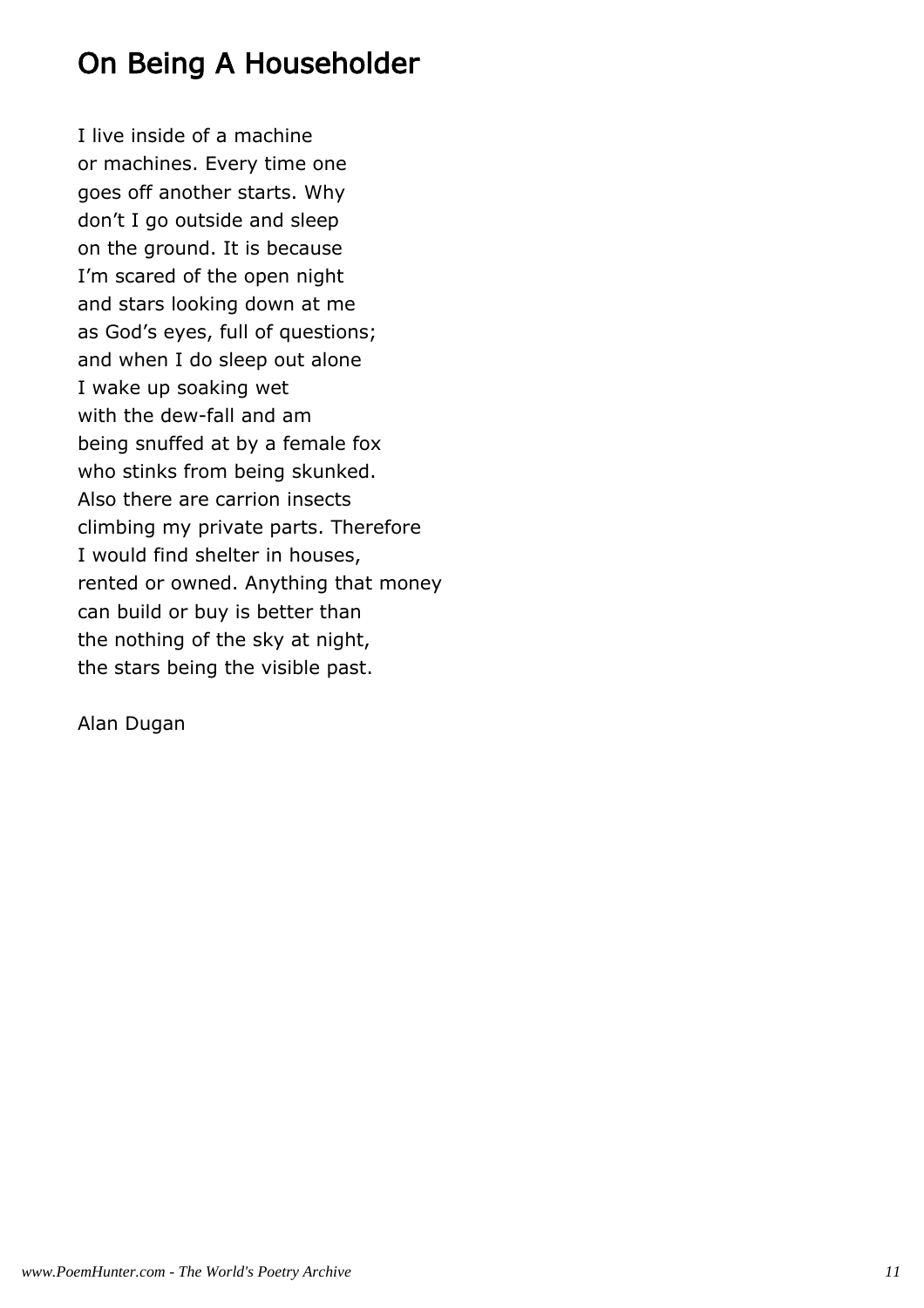# On Hurricane Jackson

Now his nose's bridge is broken, one eye will not focus and the other is a stray; trainers whisper in his mouth while one ear listens to itself, clenched like a fist; generally shadowboxing in a smoky room, his mind hides like the aching boys who lost a contest in the Panhellenic games and had to take the back roads home, but someone else, his perfect youth, laureled in newsprint and dollar bills, triumphs forever on the great white way to the statistical Sparta of the champs.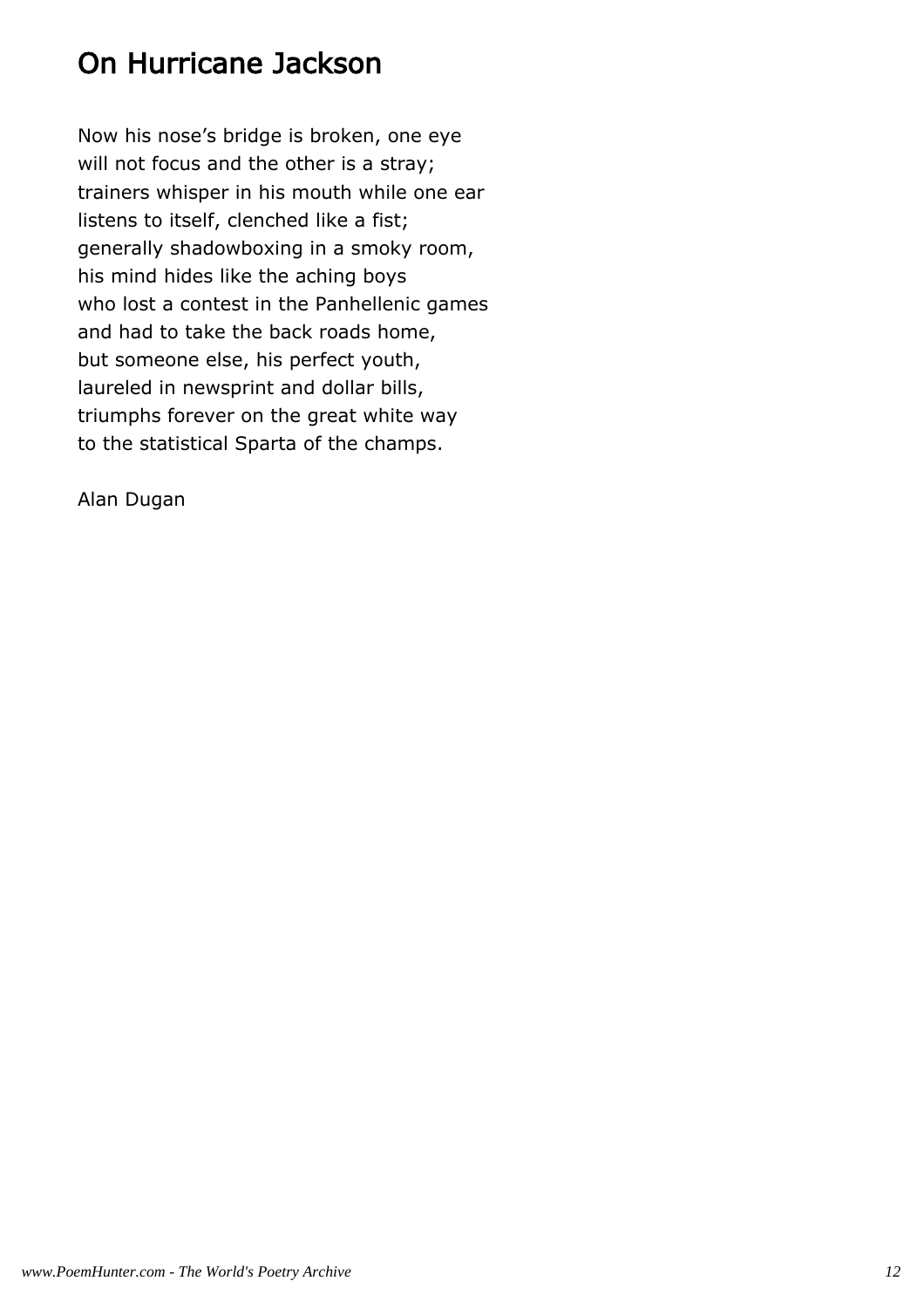# On Looking For Models

The trees in time have something else to do besides their treeing. What is it. I'm a starving to death man myself, and thirsty, thirsty by their fountains but I cannot drink their mud and sunlight to be whole. I do not understand these presences that drink for months in the dirt, eat light, and then fast dry in the cold. They stand it out somehow, and how, the Botanists will tell me. It is the " something else" that bothers me, so I often go back to the forests.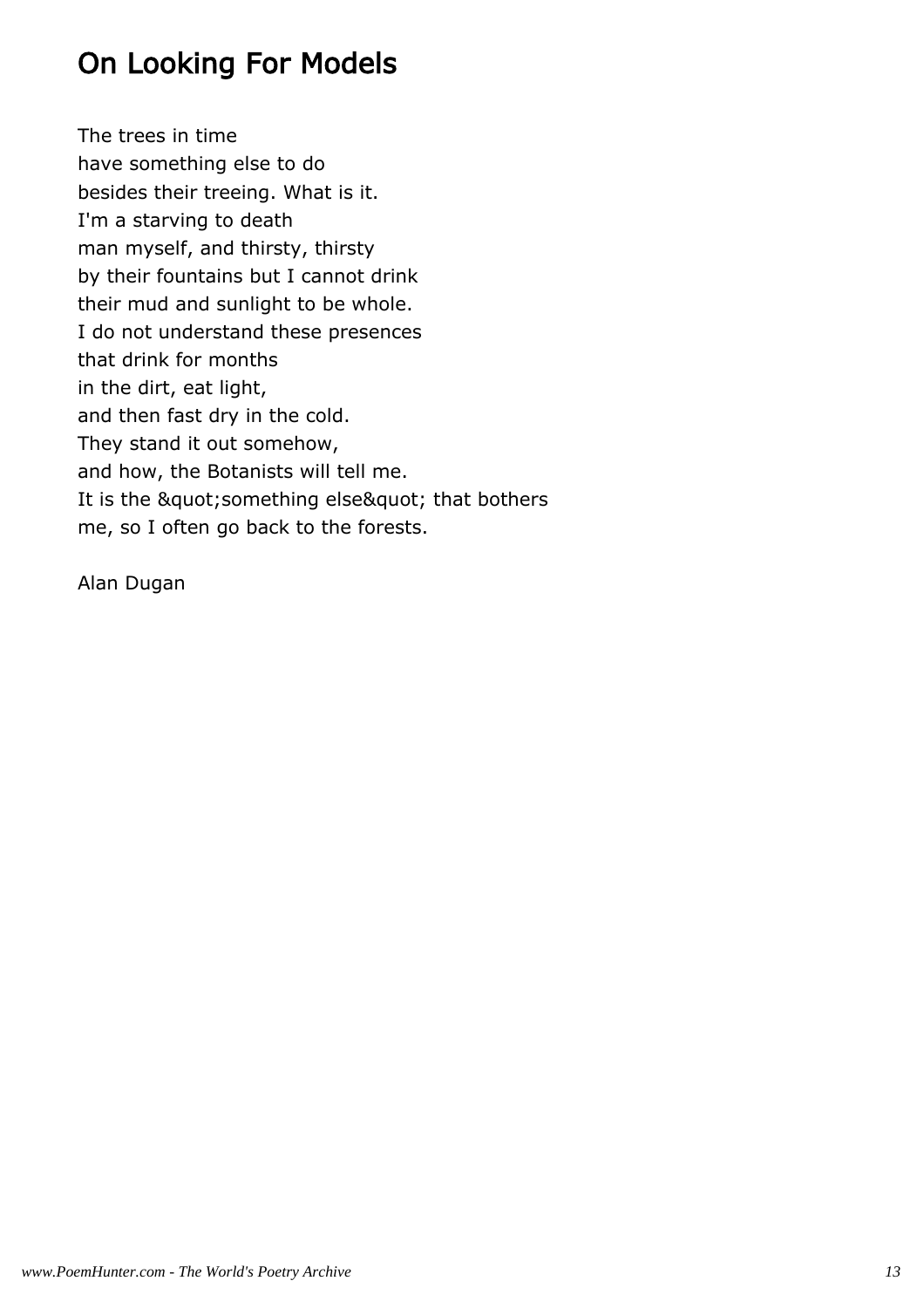# On The Civil War On The East Coast Of The United States Of North America 1860-64

Because of the unaccountable spirit of the troops oh we were marched as we were never marched before and flanked them off from home. Stupid Meade was after them, head on to tail, but we convinced him, finally, to flank, flank, cut off their head. He finally understood, the idiot, and got a fort named after him, for wisdom. He probably thought Lee would conquer Washington from Appomattox if he, Meade, should march his infantry behind him, Lee. Ah well, the unaccountable spirit of the troops triumphed, Meade got his fort, Grant got his presidency, Sherman got his motto, what was it? War is heck?, Lee got a military school for the education of young Southern gentlemen, and the Union Army was taken over by Southern noncommissioned officers in the wars against the Indians to the west. I know all about this, I know who won, I served under them for three hundred and fifty years in World War II, just long enough not to be called a rookie but a veteran, and realized the rank and order of my enemies: first, the West Point officers; second, the red-neck sergeants; third, the Nazis and perhaps the Japanese. I won all of these wars as a private soldier, for a while, and am happy to have done so: without me Hitler and Hirohito would he ruling the world instead of America and Russia, but I still will not drive through Georgia with New York license plates.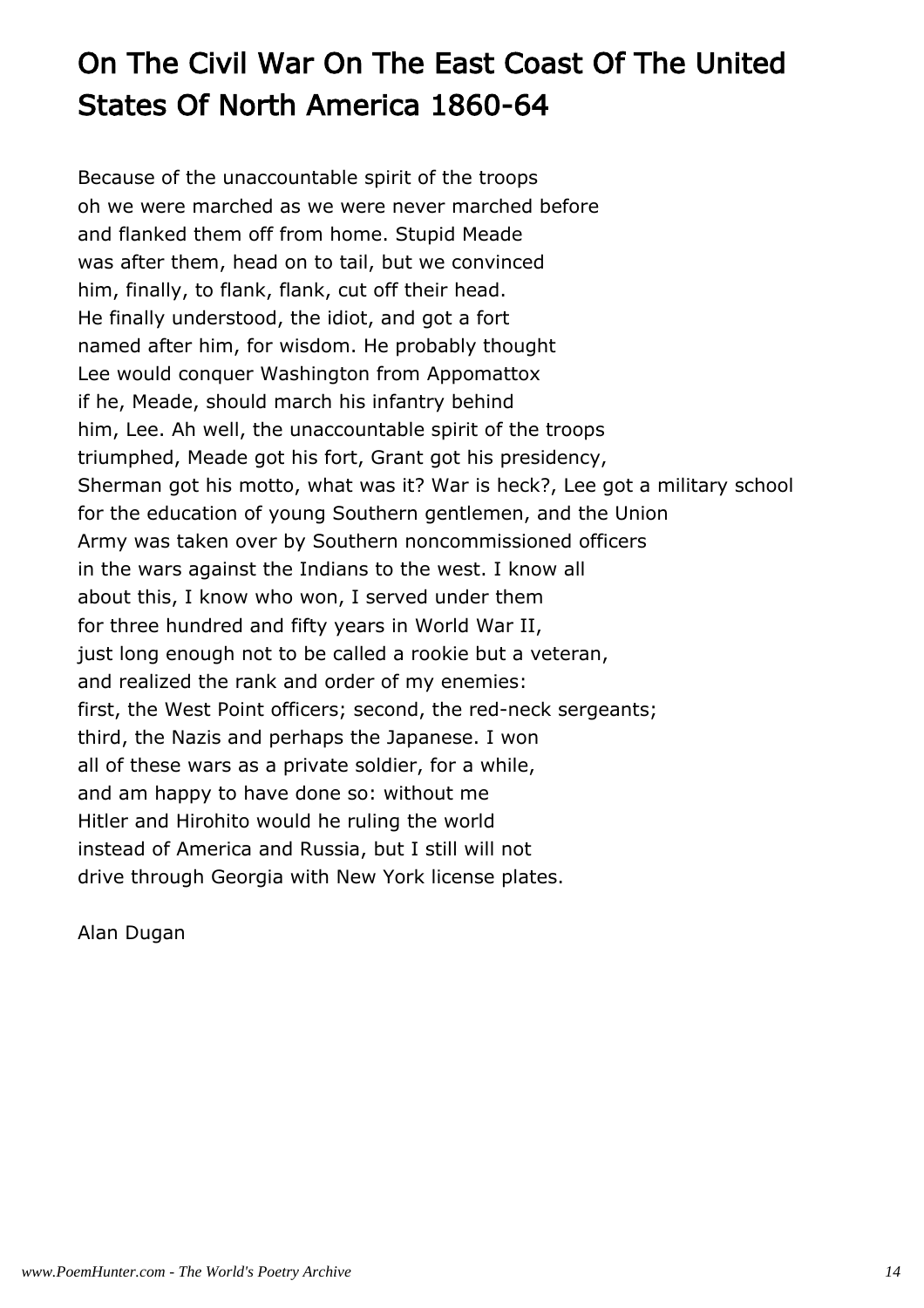# Plague Of Dead Sharks

Who knows whether the sea heals or corrodes? The wading, wintered pack-beasts of the feet slough off, in spring, the dead rind of the shoes' leather detention, the big toe's yellow horn shines with a natural polish, and the whole person seems to profit. The opposite appears when dead sharks wash up along the beach for no known reason. What is more built for winning than the swept-back teeth, water-finished fins, and pure bad eyes these old, efficient forms of appetite are dressed in? Yet it looks as if the sea digested what it wished of them with viral ease and threw up what was left to stink and dry. If this shows how the sea approaches life in its propensity to feed as animal entire, then sharks are comforts, feet are terrified, but they vacation in the mystery and why not? Who knows whether the sea heals or corrodes?: what the sun burns up of it, the moon puts back.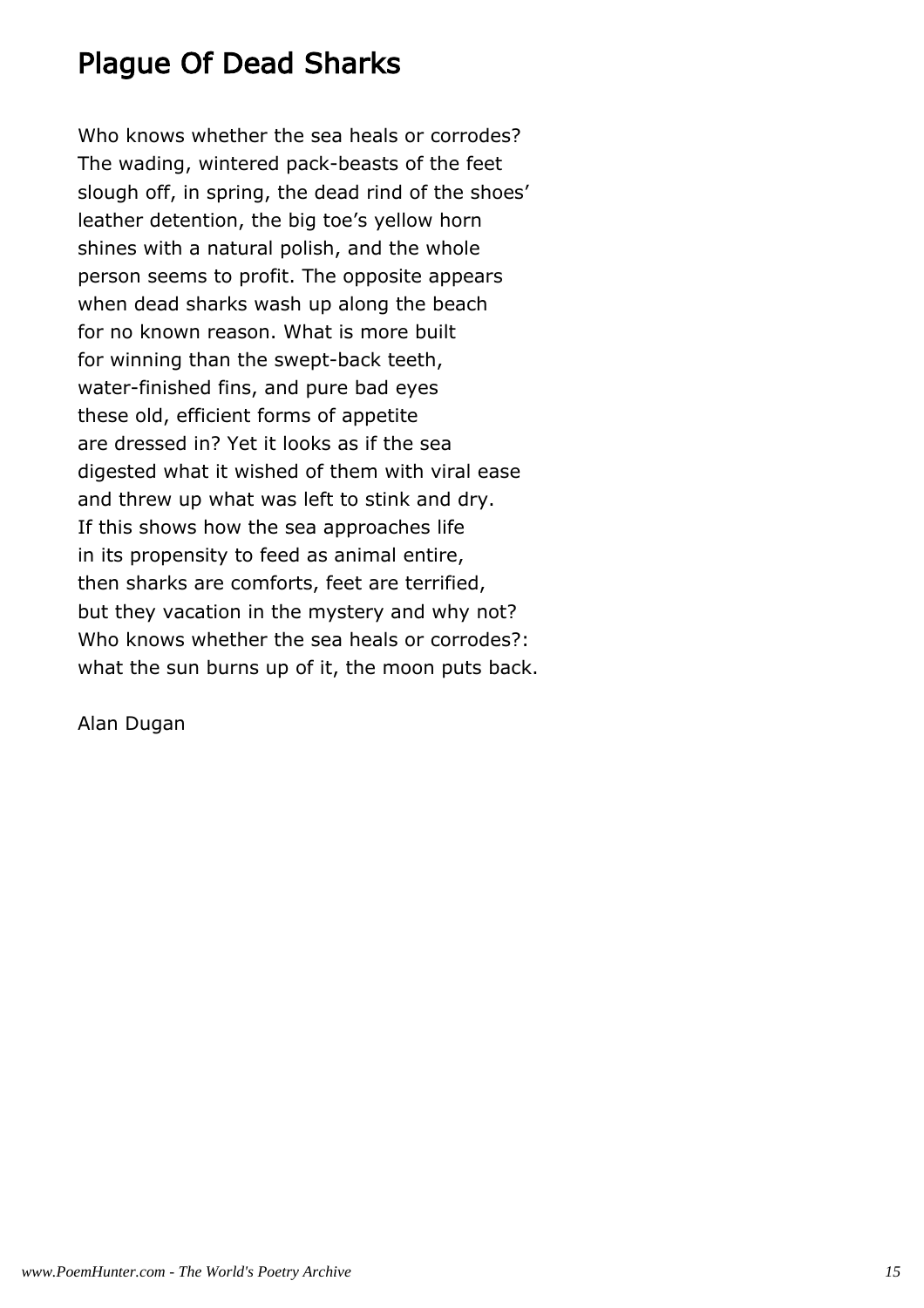#### Poem

After your first poetry reading I shook hands with you and got a hard-on. Thank you. We know that old trees can not feel a thing when the green tips burst through the tough bark in spring, but that's the way it felt, that's the Objective Correlative between us poets, love: a wholly unexpected pain of something new breaking out with something old about it like your new radical poems those audible objects of love breaking out through nerves as you sweated up on stage, going raw into painful air for everyone to know.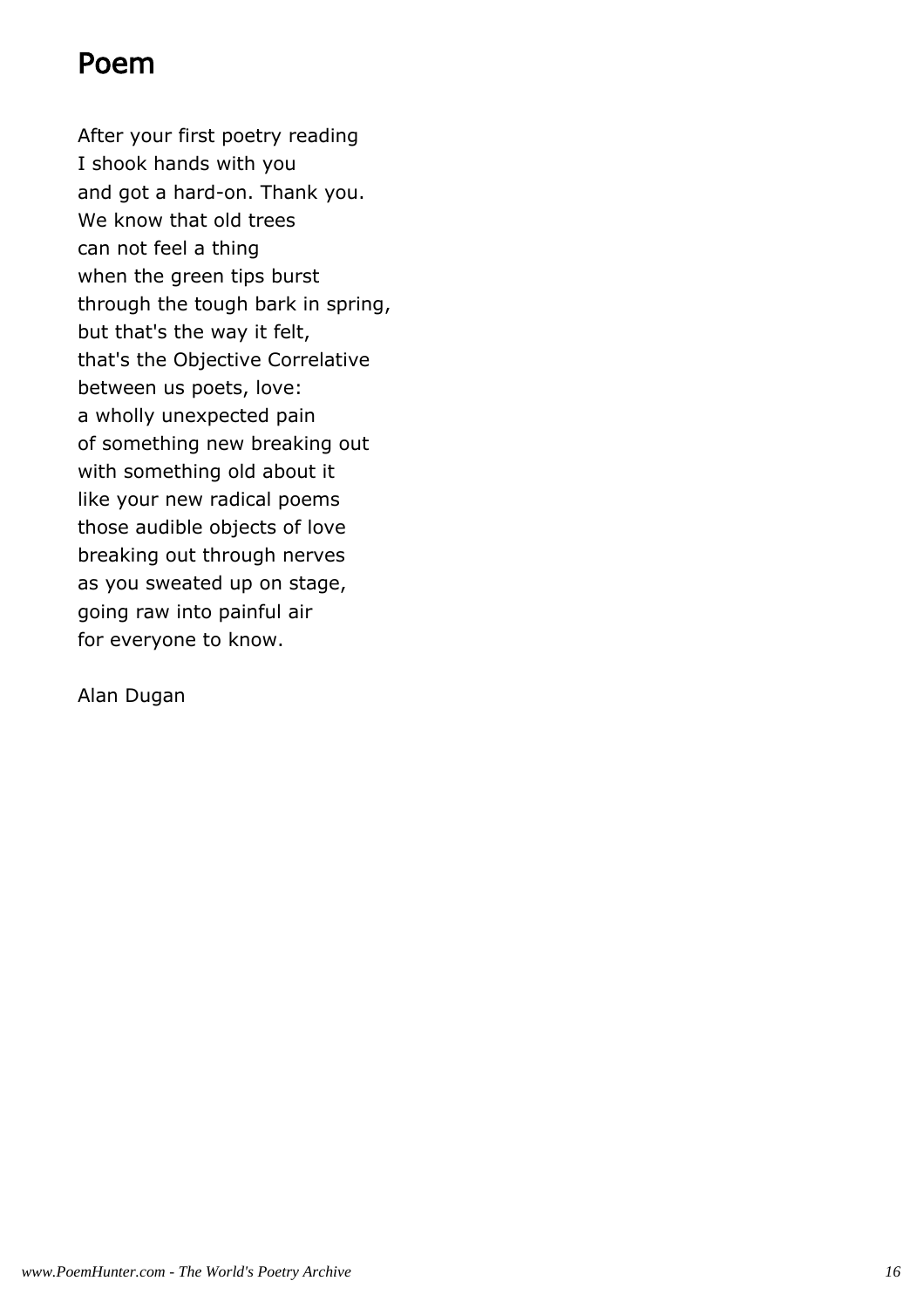# Prayer

God, I need a job because I need money. Here the world is, enjoyable with whiskey, women, ultimate weapons, and class! But if I have no money, then my wife gets mad at me, I can't drink well, the armed oppress me, and no boss pays me money. But when I work, Oh I get paid!, the police are courteous, and I can have a drink and breathe air. I feel classy. I am where the arms are. The wife is wife in deed. The world is interesting!, except I have to be indoors all day and take shit, and make weapons to kill outsiders with. I miss the air and smell that paid work stinks when done for someone else's profit, so I quit, enjoy a few flush days in air, drunk, then I need a job again. I'm caught in a steel cycle.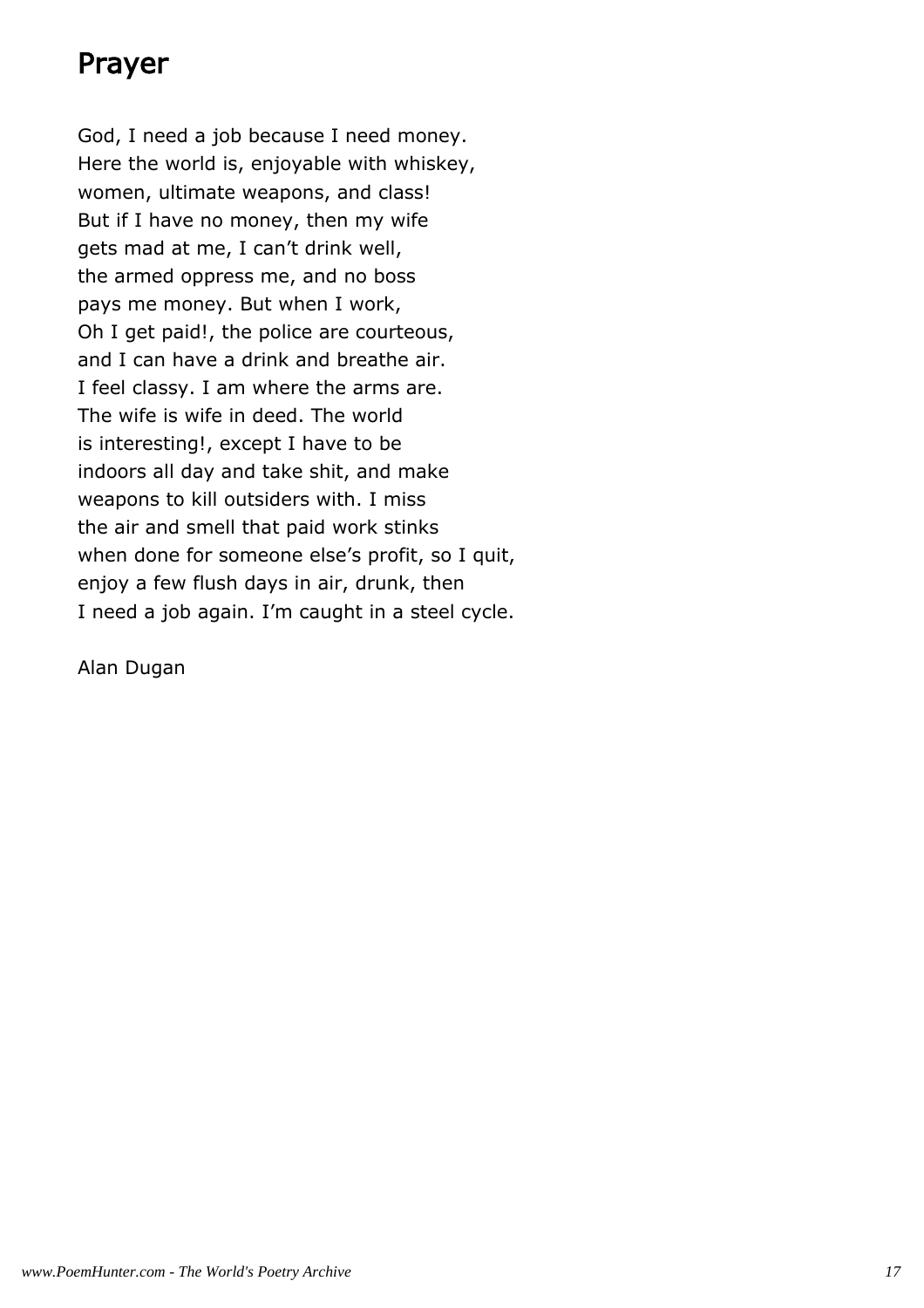# Prison Song

The skin ripples over my body like moon-wooed water, rearing to escape me. Where could it find another animal as naked as the one it hates to cover? Once it told me what was happening outside, who was attacking, who caressing, and what the air was doing to feed or freeze me. Now I wake up dark at night, in a textureless ocean of ignorance, or fruit bites back and water bruises like a stone. It's jealousy, because I look for other tools to know with, and other armor, better girded to my wish. So let it lie, turn off the clues or try to leave: sewn on me seamless like those painful shirts the body-hating saints wore, the sheath of hell is pierced to my darkness nonetheless: what traitors labor in my face, what hints they smuggle through its arching guard! But even in the night it jails, with nothing but its lies and silences to feed upon, the jail itself can make a scenery, sing prison songs, and set off fireworks to praise a homemade day.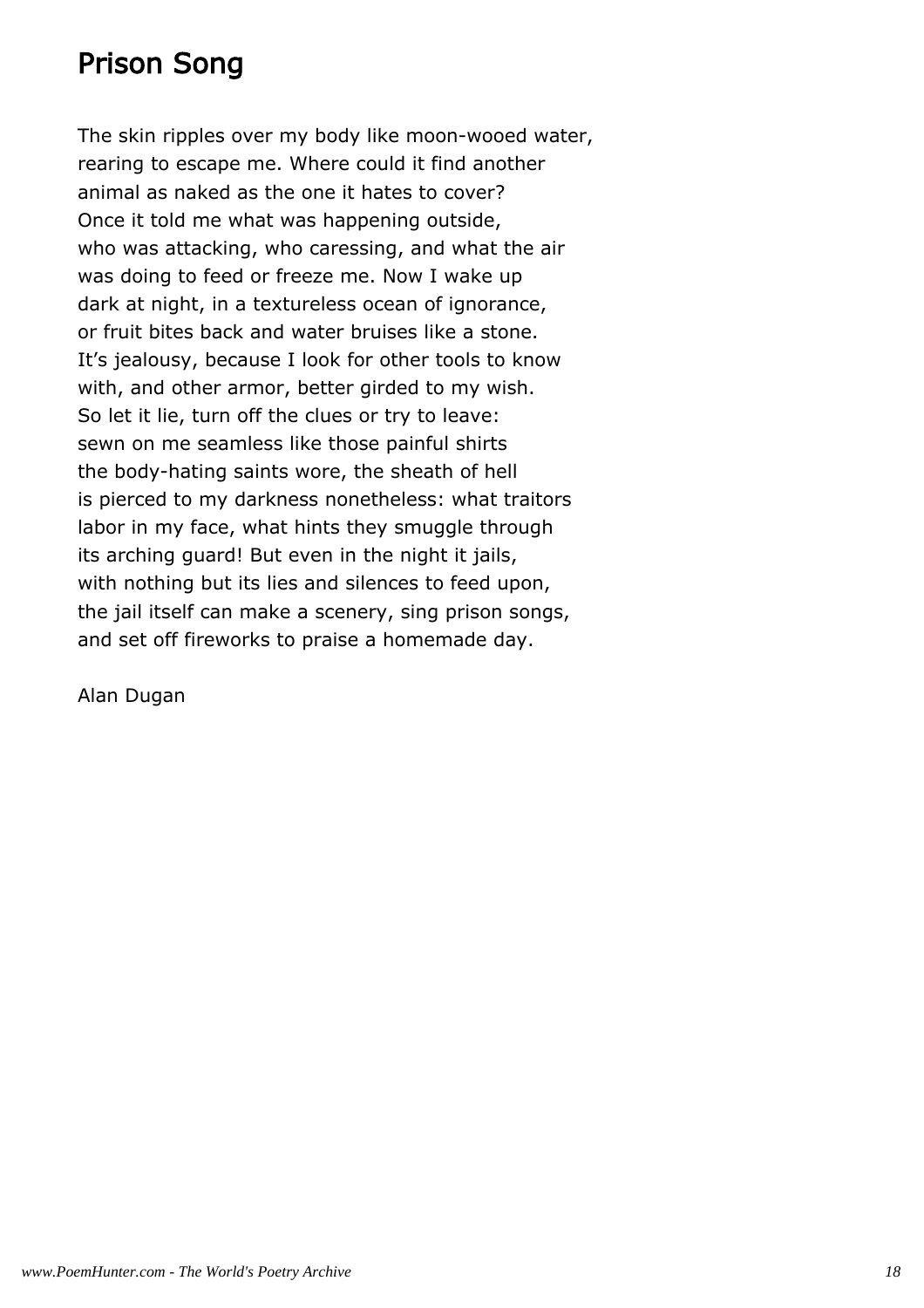# Remembering An Account Executive

He had a back office in his older brother's advertising agency and understood the human asshole. He turned his father's small inheritance over and over on hemorrhoid ads between three-hour lunches at the Plaza every day and cocktails at five-thirty with different dressy women waiting in our front office. We joked that he fucked them up the ass to make more customers and were nauseated by him because he picked his ears with the lead end of his lead pencil as he argued and argued hemorrhoid copy with us on nauseating Mad. Ave. mornings. Why argue? It must have been for executive power-feelings because the copy never changed. Every week, the poor bleeding assholes bought the shit. When my mind began to get fucked and go as black as his inner ears I quit as broke as I began, remembering his prophecy: that the last working television set in the world would be showing a hemorrhoid ad for ANUSALL at Armageddon, that it would have been written by him, that he would be watching it at 6:00 P.M. in the bomb-cellar lounge of the Park Plaza Hotel with a blonde's ass in one hand and a scotch in the other, and that he would die happy, with his old man's money intact and his asshole too, unlike us prat-boys.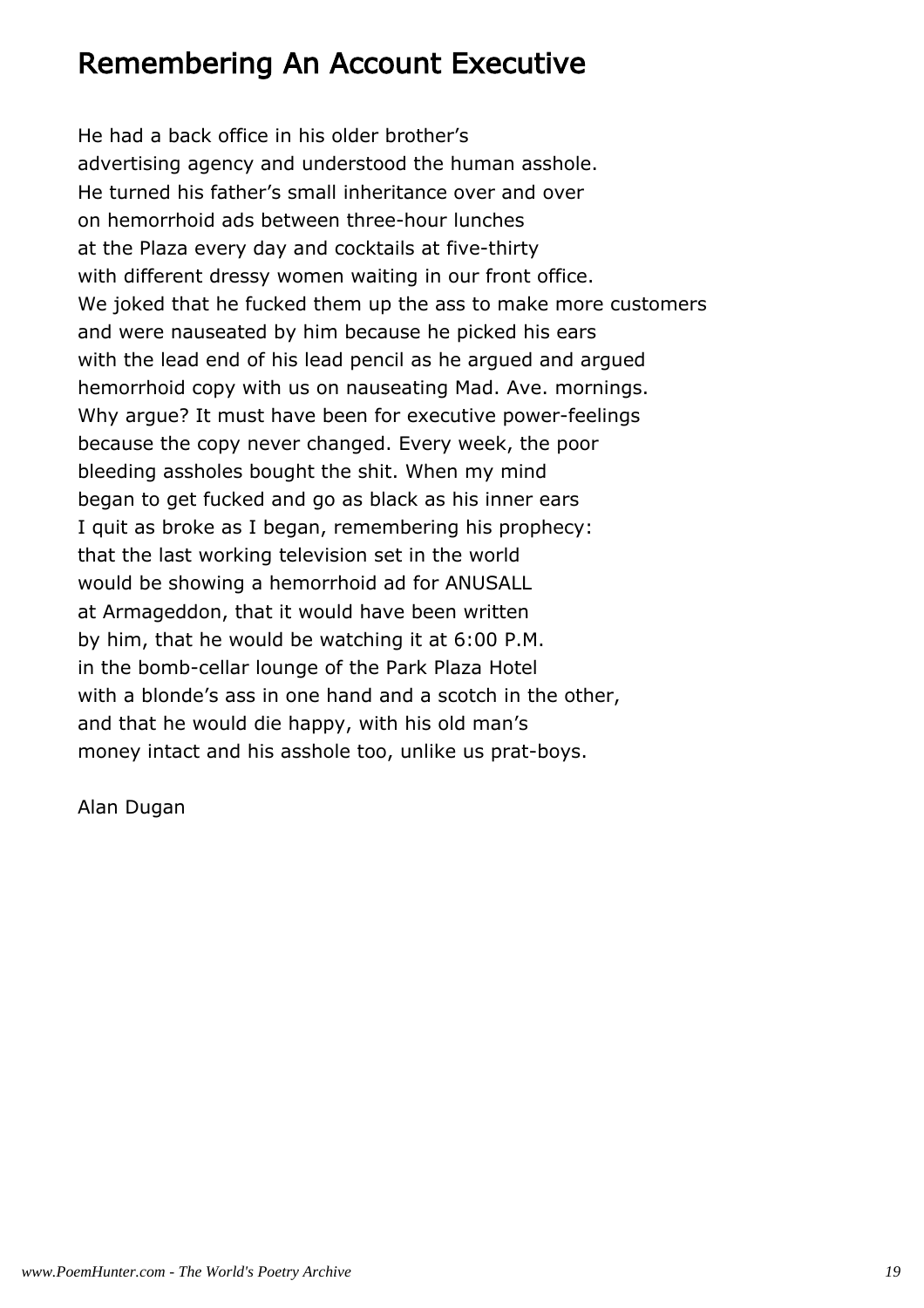# Swing Shift Blues

What is better than leaving a bar in the middle of the afternoon besides staying in it or not having gone into it in the first place because you had a decent woman to be with? The air smells particularly fresh after the stale beer and piss smells. You can stare up at the whole sky: it's blue and white and does not stare back at you like the bar mirror, and there's Whats-'is-name coming out right behind you saying, "I don't believe it, I don't believe it: there he is, staring up at the fucking sky with his mouth open. Don't you realize, you stupid son of a bitch, that it is a quarter to four and we have to clock in in fifteen minutes to go to work?" So we go to work and do no work and can even breathe in the Bull's face because he's been into the other bar that we don't go to when he's there.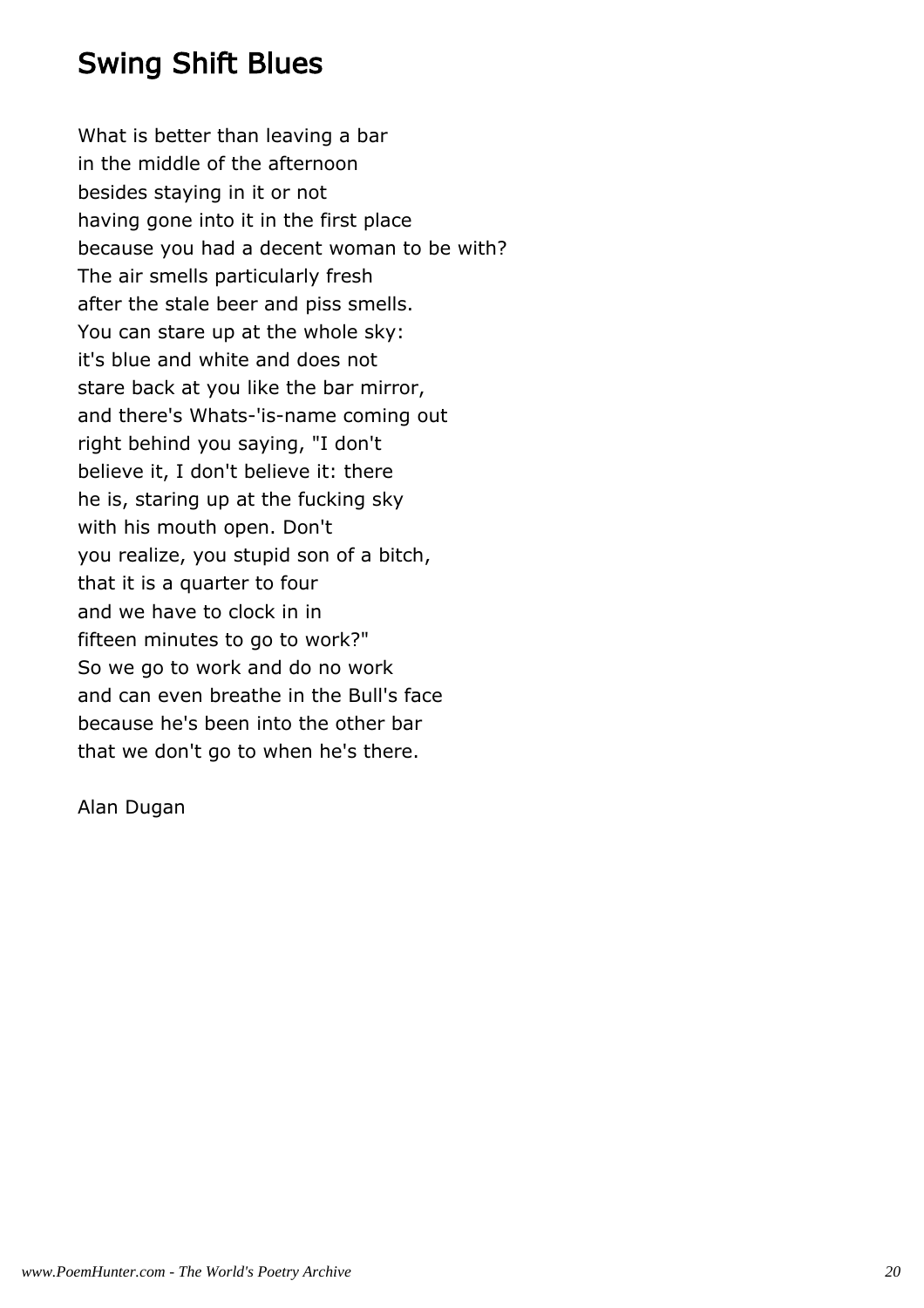# Two Quits And A Drum, And Elegy For Drinkers

#### 1. ON ASPHALT: NO GREENS

Quarry out the stone of land, cobble the beach, wall surf, name it "street," allow no ground or green cover for animal sins, but let opacity of sand be glass to keep the heat outside, the senses in. Then, when time's Drunk, reeling to death, provokes god's favor as a fool, oh let a lamp post grow out of its absence, bend, heavy with care, and bloom light. Let a curb extrude a comfortable fault. Let "street" become a living room. Comfortably seated, lit by the solicitude of "lamp," the Drunk and street are one. They say, "Let's have no dirt: bulldoze the hills into their valleys: make it plain. Then take the mountains down and let their decks of slate be dealt out flat grey. Let their mating seams be tarred against the weeds by asphalt, by the night's elixir of volcanoes hotly poured." Then the soulless port at night is made a human, and the Drunk god: no one else is here to be so but who cares?

#### 2. PORTRAIT AGAINST WOMEN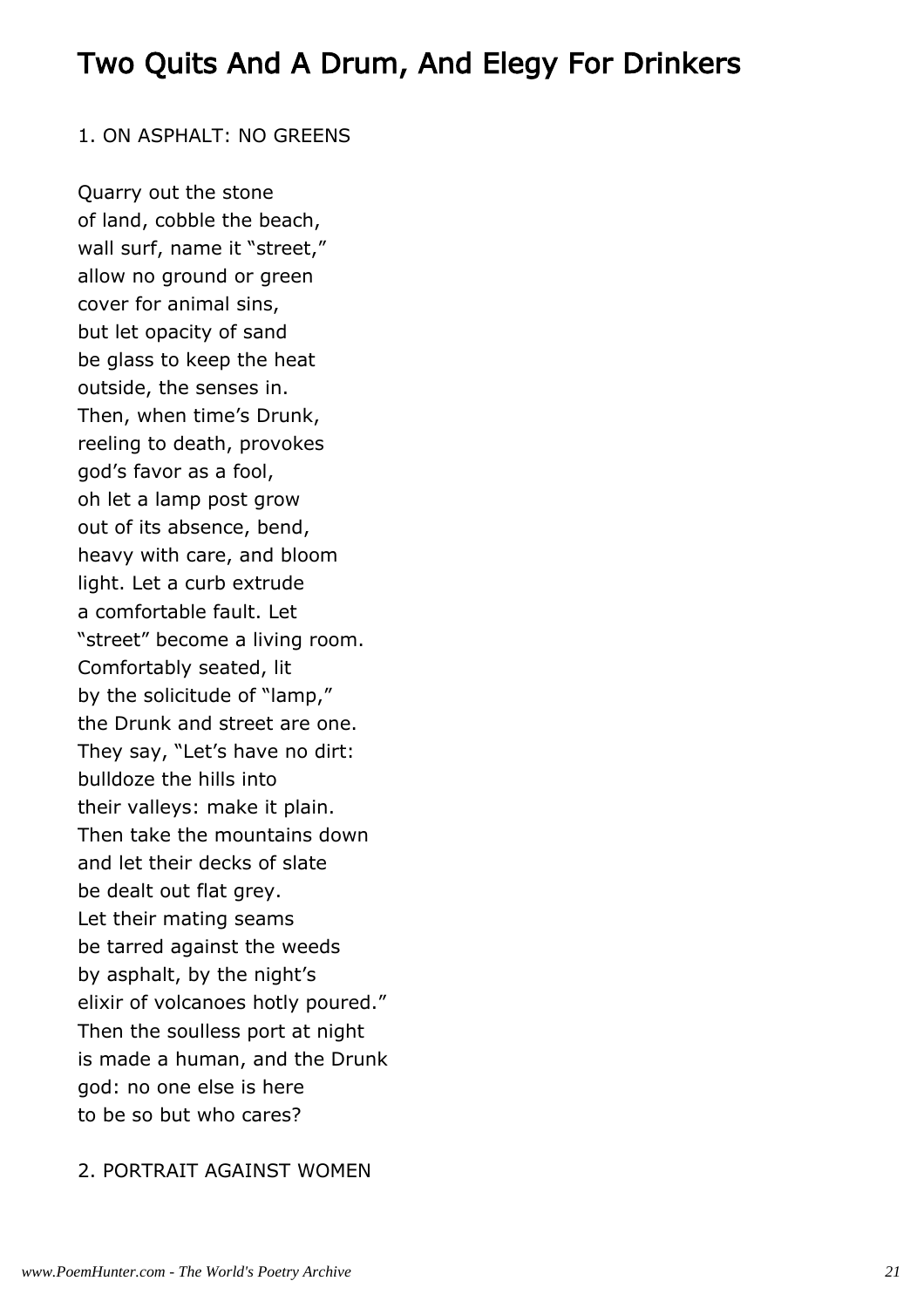Bones, in his falling, must have hit the skin between themselves and stone, but distances of wine were his upholstery against the painful crime of lying in the street, since "God protects them." He rolled onto his back, his right hand in his fly, and gargled open-mouthed, showing the white of an eye: it did not see the sign raised on the proper air that read: "Here lies a god-damned fool. Beware." No: his hand, his woman, on the dry root of his sex, debates it: deformed by wine and fantasy, the wreck of infant memory is there, of how the garden gate slammed at the words, "Get out you god-damned bum," and so he was, since she, goddess, mother, and wife, spoke and it was the fact. Her living hair came out gray in his hand, her teeth went false at his kiss, and her solid flesh went slack like mother's. "Now, lady, I am sick and out of socks, so save me: I am pure although my hand is on my cock." Then he could rise up young out of his vagrancy in whole unwilled reform and shuck the fallen one, his furlough in this street redeemed by her grace.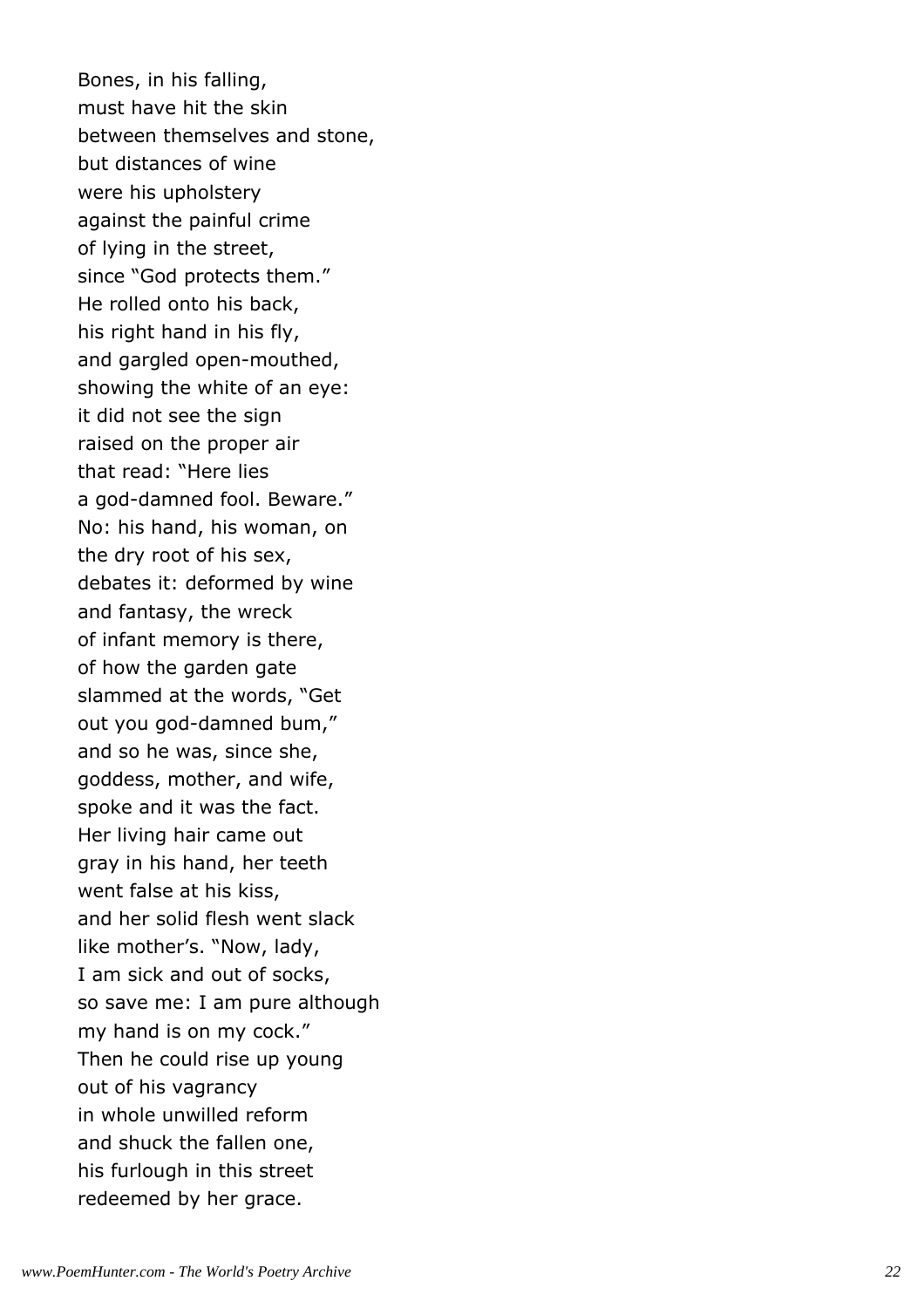There would be the grass to lay her on, the quench of milk behind the taste of wine, and laughter in a dreamed jungle of love behind a billboard that could read: "This is YOUR Garden: Please keep it clean."

3. COURAGE. EXCEED.

A beggar with no legs below the middle of his knees walked down Third Avenue on padded sockets, on his telescoped or anti-stilted legs repeating, "Oh beautiful faspacious skies!" upon a one-man band: a bass drum on roller-skates, a mouth-high bugle clamped to it, and cymbals interlocked inside a fate of noise. He flew the American flag for children on a stick stuck in a veteran's hat, and offered pencils. He was made of drunks' red eyes. He cried, "Courage! Exceed!" He was collapsed in whole display. Drunkards, for this and with his pencil I put down his words drunk: "Stand! Improvise!"

4. ELEGY FOR DRINKERS

What happened to the drunks I used to know, the prodigals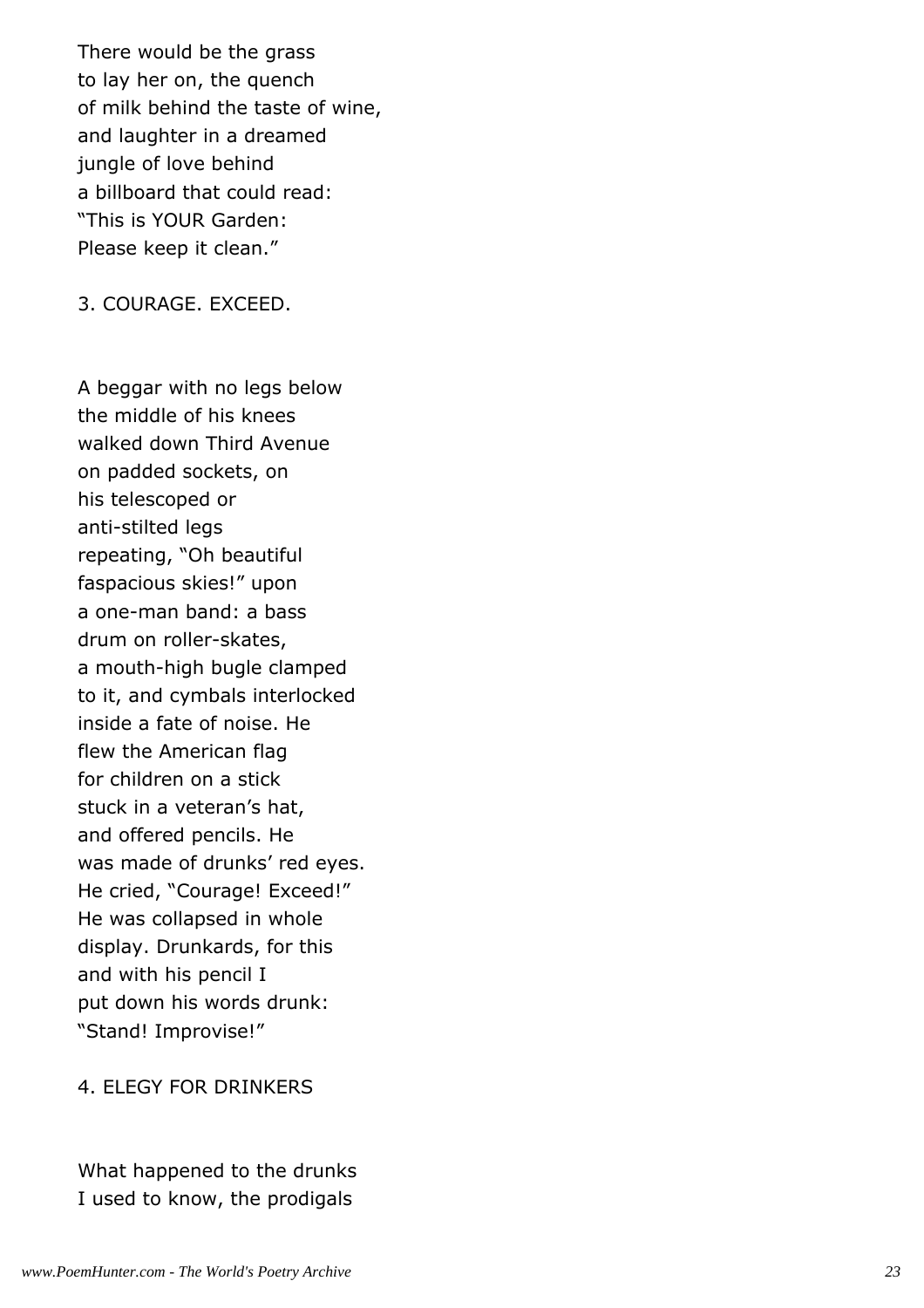who tried their parents' help too far? Some misers of health have aged out dry; the rest are sick and out of socks, their skin-tight anklebones blue as the mussel shells that rolled in Naxos' surf when Bacchus danced ashore and kicked them all to hell.

Oh gutter urinal, be Dirce's holy stream, so lightning out of Zeus can rage on Semele, invited! Permit her son, issuant of His thigh, to rule her family as Bromios, god of wine!

Oh Dionisos, good god of memory and sleep, you grace the paper bag, stuck in the fork of a crutch, that holds the secret sons and furniture of bums, since wine is the cure of wine. It's thanks to you that I, in my condition, am still possible and praising: I am drunk today, but what about tomorrow? I burnt my liver to you for a drink, so pay me for my praises: for thirty-seven cents, for the price of a pint of lees, I would praise wine, your name, and how your trouble came out of the east to Thebes: you taught the women wine and tricked King Pentheus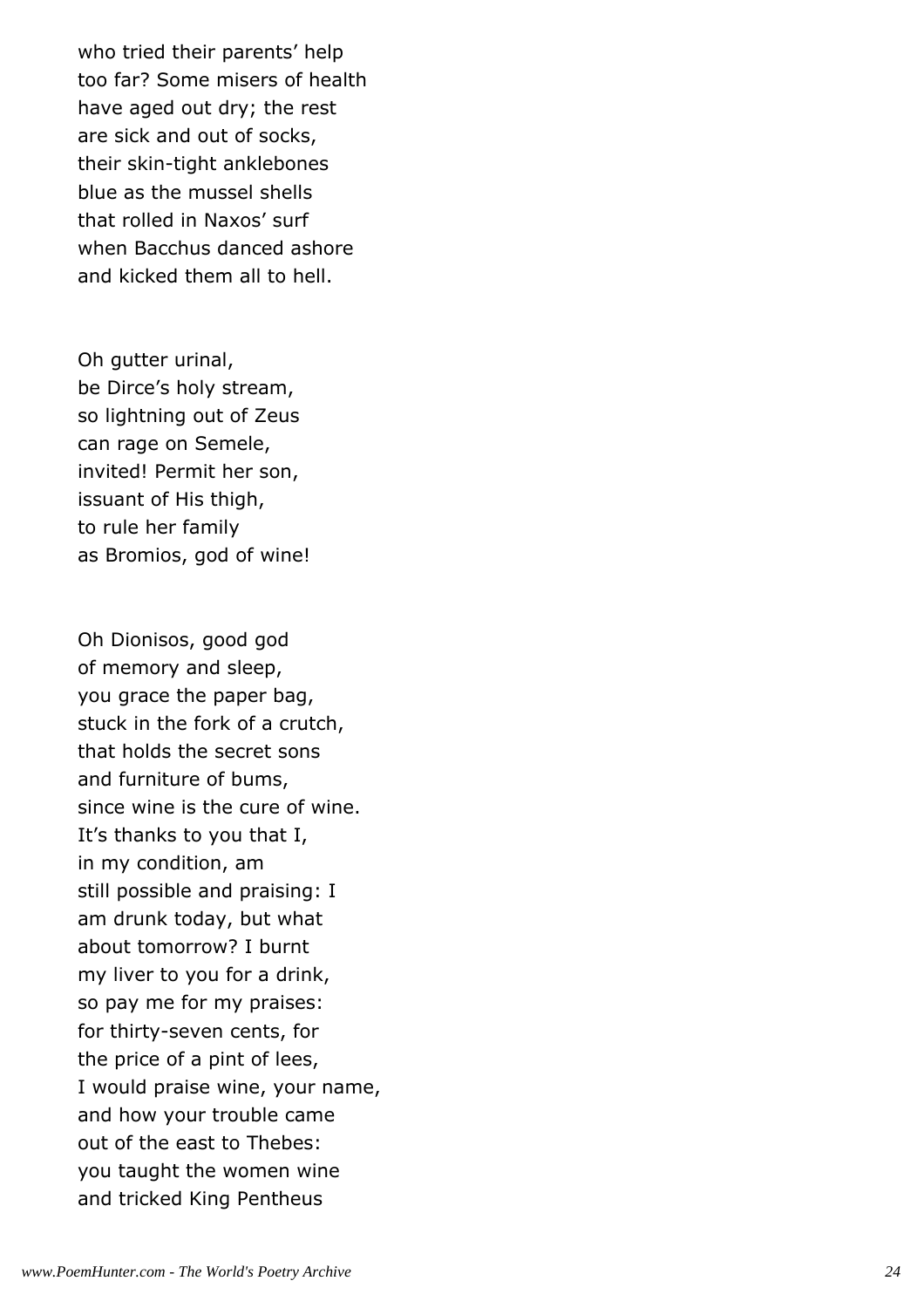to mask as one of them: because his father died to all appeals for help, the rending penalty, death at his mother's hands!, still fills The Bowery with prodigals of hope: they pray for lightning and a dance to their god damn, since wine is the cure of wine and wine the cure wine cured and wine the cure of wine.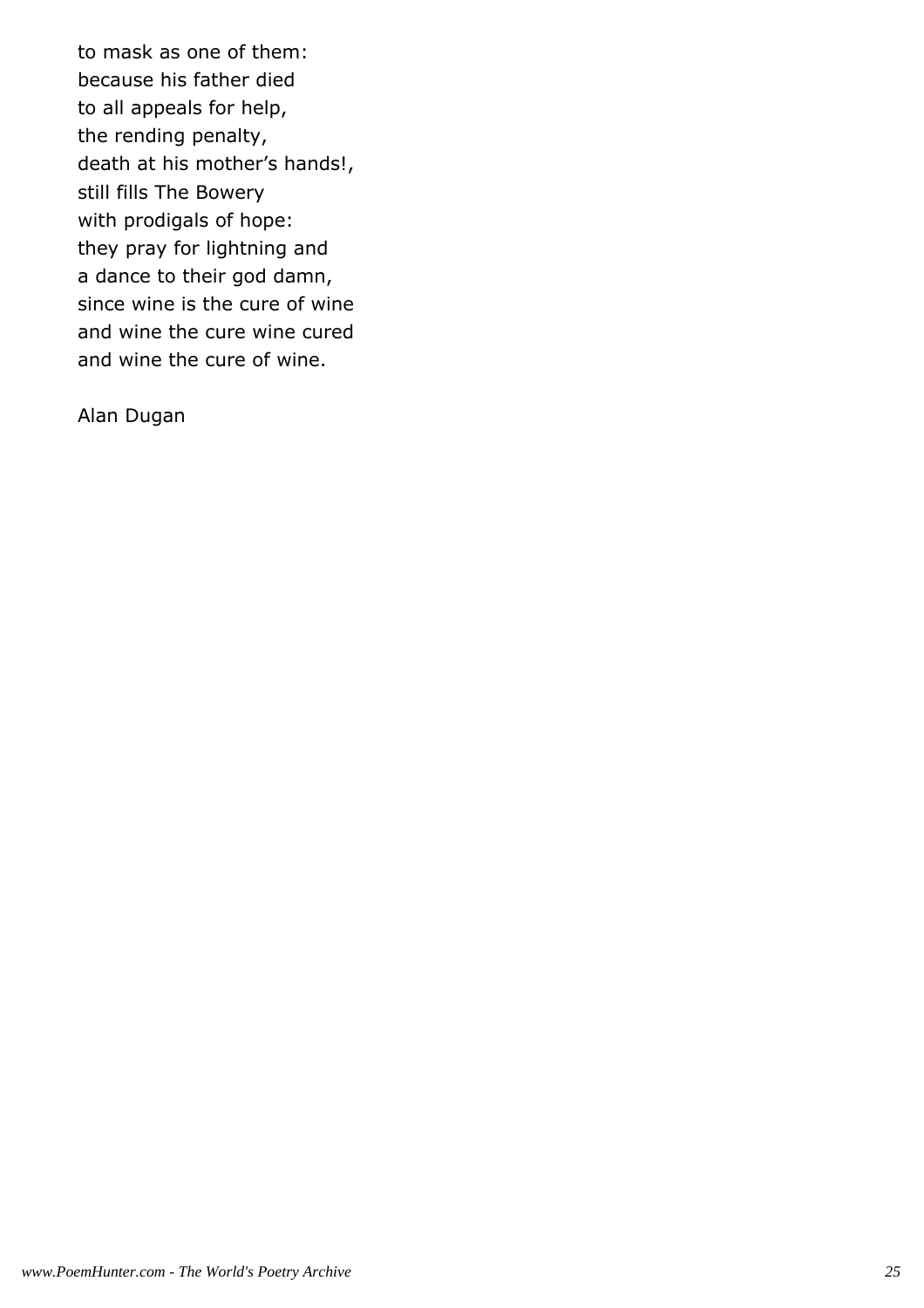# Untitled Poem - I

Once, one of my students read a book we had. She was doing a history assignment on the decline and fall of the Roman Empire and crying. When I asked her why she said Because. All those people died. I said that if you start to cry for the dead You won't have much time for anything else. Besides, after all the city people were killed or died off, because their cultures got too high, the barbarians kept some peasants alive for their food value. Some barbarian raped some peasant woman who produced a child who ultimately produced you and me, so there is this family continuity, so don't cry, it's obvious, look around! This is the reason why we Americans are a nation of peasants and barbarians,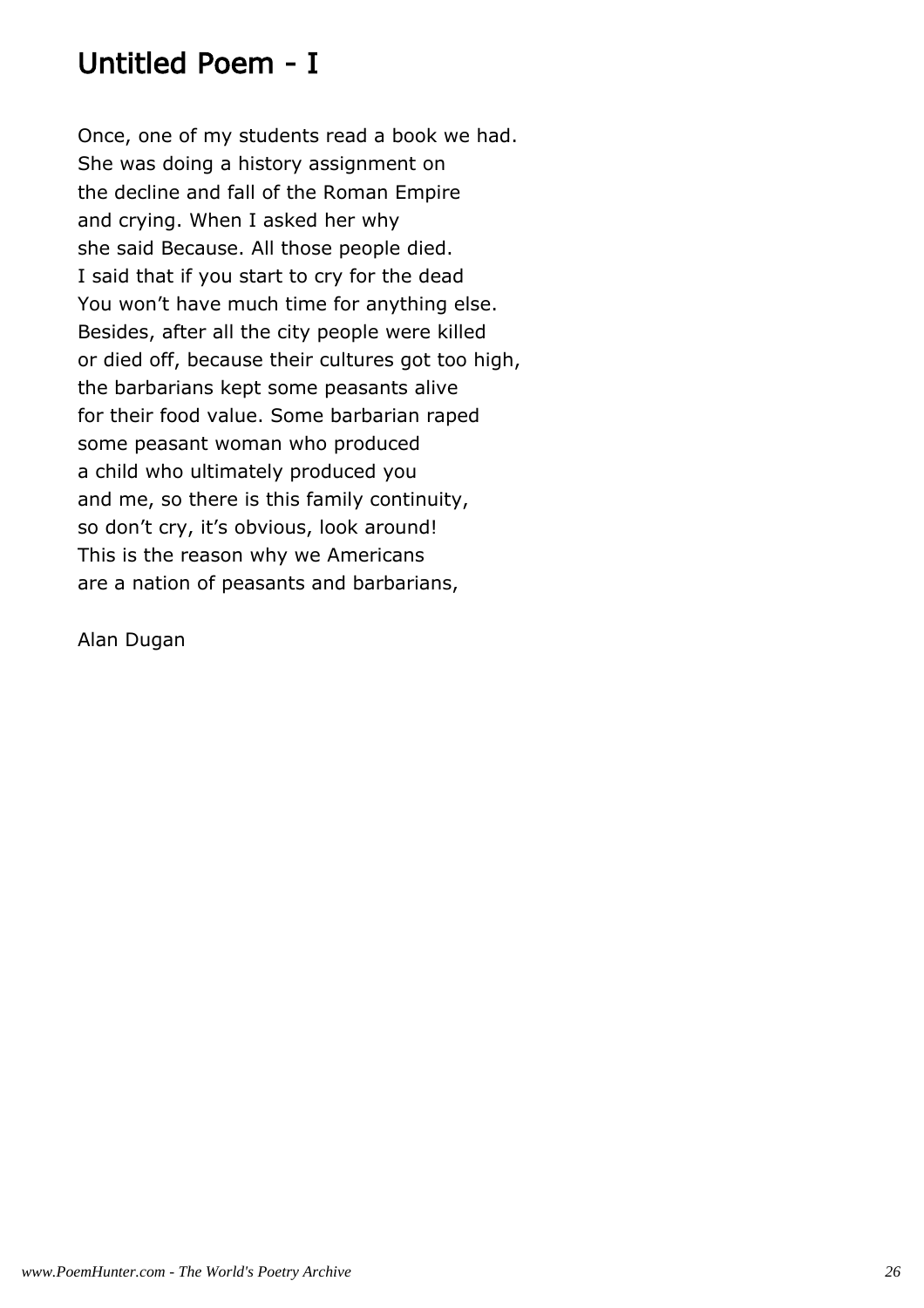# Untitled Poem - Ii

Speciously individual like a solid piece of spit floating in a cuspidor I dream of free bravery but am a social being. I should do something to get out of here but float around in the culture wondering what it will grow.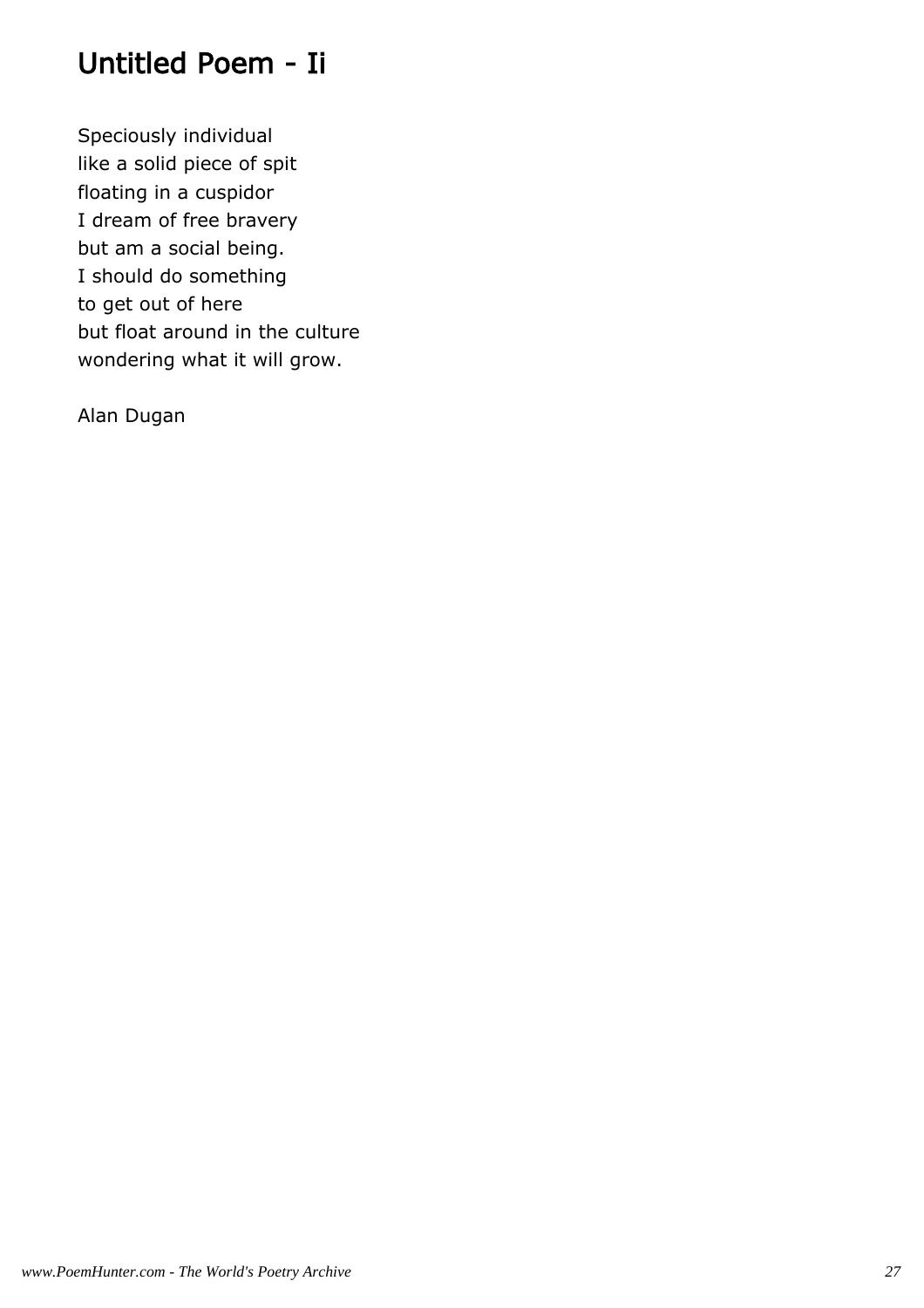# Wall, Cave, And Pillar Statements, After Asoka

In order to perfect all readers the statements should he carved on rock walls, on cave walls, and on the sides of pillars so the charm of their instruction can affect the mountain climbers near the cliffs, the plainsmen near the pillars, and the city people near the caves they go to on vacations.

The statements should, and in a fair script, spell out the right text and gloss of the Philosopher's jocular remark. Text: "Honesty is the best policy." Gloss: "He means not 'best' but 'policy,' (this is the joke of it) whereas in fact Honesty is Honesty, Best is Best, and Policy is Policy, the three terms being not related, but here loosely allied. What is more important is that 'is' is, but the rocklike truth of the text resides in the 'the'. The 'the' is The. By this means the amusing sage has raised or caused to be raised the triple standard in stone: the single is too simple for life, the double is mere degrading hypocrisy, but the third combines the first two in a possible way, and contributes something unsayable of its own: this is the pit, nut, seed, or stone of the fruit when the fruit has been digested:

It is good to do good for the wrong reason, better to do good for the good reason, and best of all to do good good: i.e. when the doer and doee and whatever passes between them